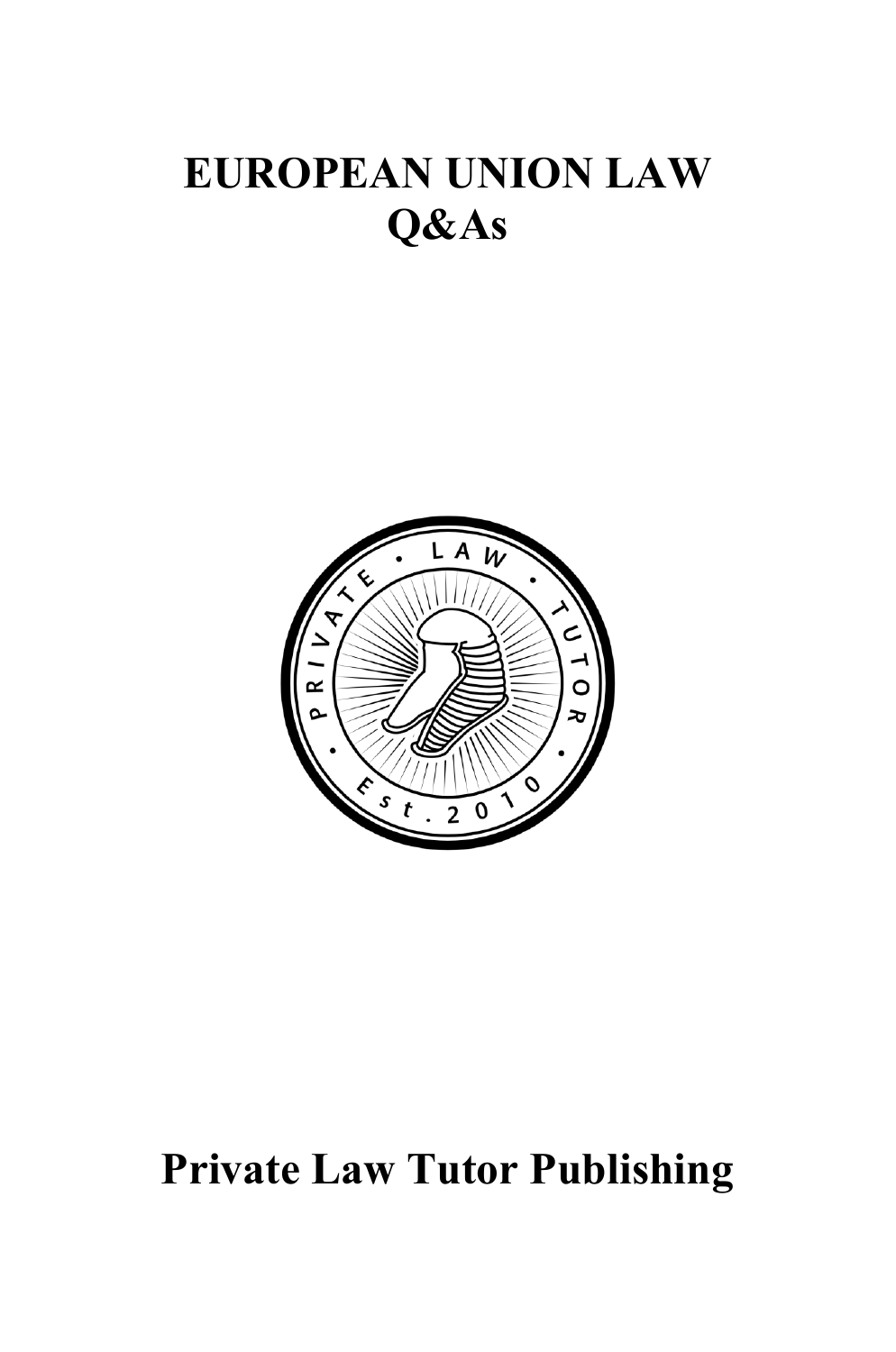### **EU LAW**

Private Law Tutor Publishing

#### **Welcome/Introduction/Overview**

**Chapter 1 - EU Law and National Law: Supremacy**

**Chapter 2 - Direct Effect, Indirect Effect and State Liability**

**Chapter 3 – Article 267**

**Chapter 4 - Administrative Law of the EU**

**Chapter 5 - Fundamental Rights and of EU Law**

**Chapter 6 - Free Movement of Goods I: Art 28–30, 110 TFEU**

**Chapter 7 - Free Movement of Goods II: Art 34-36 TFEU**

**Chapter 8 - Free Movement of workers: Art 45 TFEU**

**Chapter 9 - Citizenship of the Union** 

**Chapter 10 - Freedom of Establishment: Art 49–55 TFEU** 

**Chapter 11 - Competition Law: Art 101 and 102 TFEU**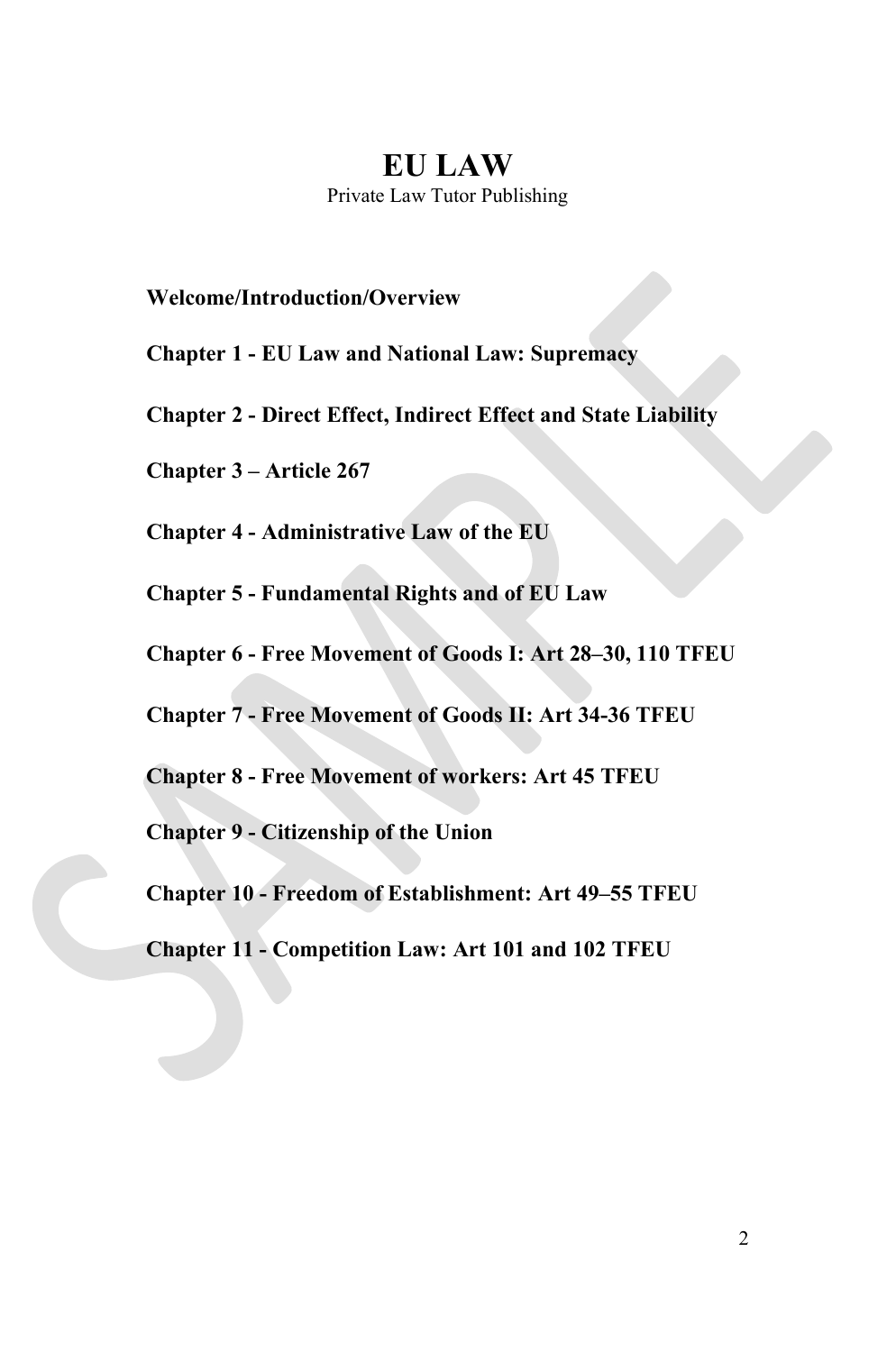# **Chapter 1 - EU Law and National Law: Supremacy**

#### **Essay Question 1**

As time has passed Dicey's account of Parliamentary sovereignty has become increasingly difficult to reconcile with constitutional reality in the UK. Critically discuss this statement.

#### **Answer**

#### **Introduction**

A.V. Dicey's definition of parliamentary supremacy, which has lost validity as quoted above, will be analysed critically. First this paper will examine the doctrine of parliamentary supremacy as laid down by Dicey. Second this study will examine how European case law has taken precedents over English law and how the United Kingdom courts have dealt with this. Third this study will present arguments advanced by academics. Forth this study will examine the relationship between the Human Rights Act ("HRA") 1998 and Parliament's sovereignty. In particular it will look at the functioning of section 3 and 4 and parliamentary sovereignty. Lastly this paper will conclude its findings.

#### **Definition of Parliamentary Supremacy**

A.V. Dicey said 127 years ago that the principle of Parliamentary sovereignty was: that Parliament has the right to make or unmake any law. Moreover, no person or body is recognized by the law of England as having a right to override or set aside legislation. Second Parliament cannot bind its successors.<sup>[1](#page-2-0)</sup>

#### **Membership to the EU**

The doctrine of Parliamentary supremacy holds that the Parliament is the supreme legislature. Nevertheless, the European Court of

<span id="page-2-0"></span> $<sup>1</sup>$  Dicey AV, Introduction to the Study of the Law of the Constitution</sup>

 $(1885)$ ,  $10^{th}$  ed, 1959, London: Macmillan at p. 39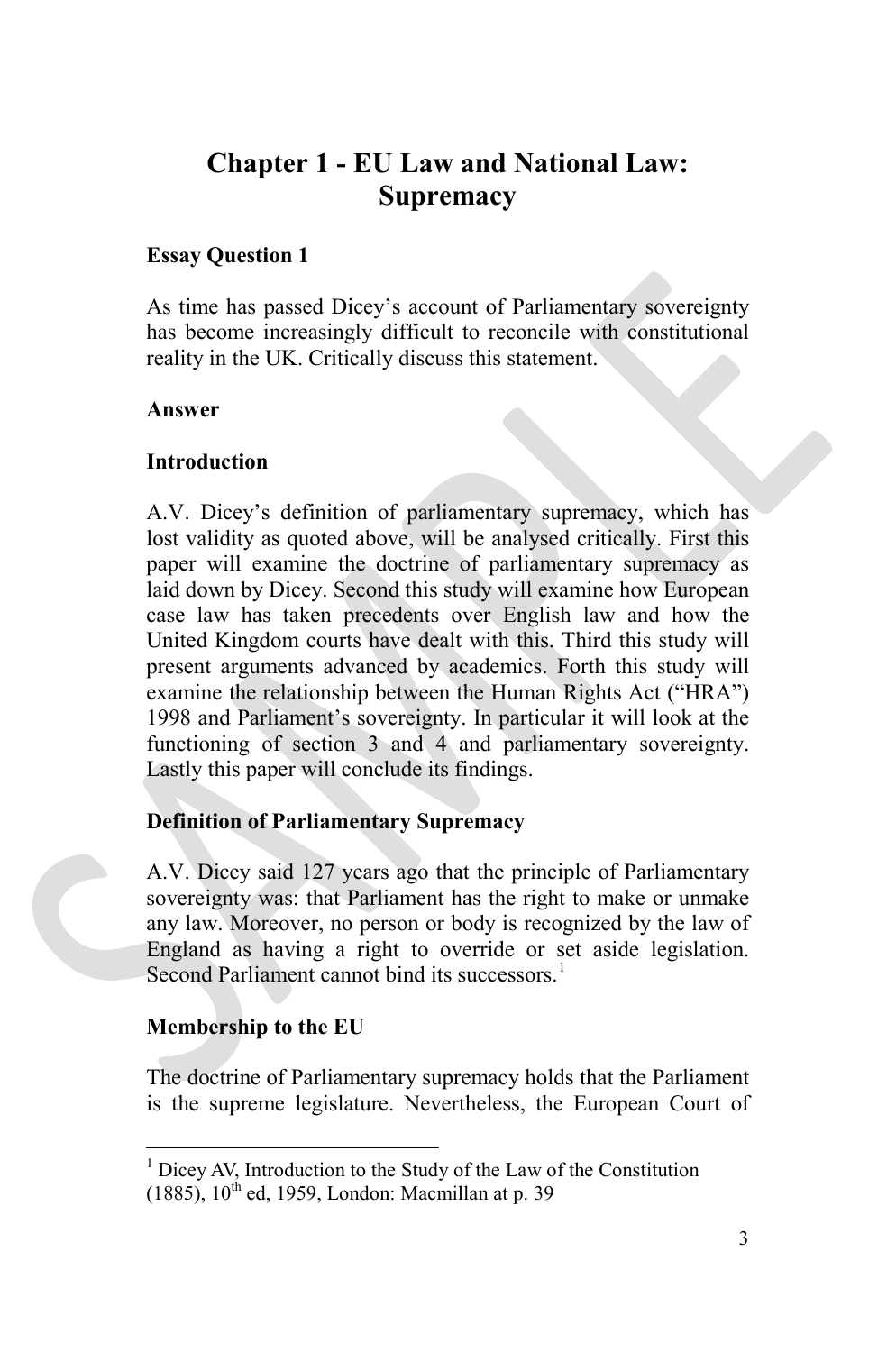Justice ("ECJ") has asserted the Supremacy of EU law over and above national law. In a famous EU law case the ECJ sated *obita* that the UK had limited its Sovereignty in certain areas, when signing the Treaty which allowed them to enter the EU. $<sup>2</sup>$  $<sup>2</sup>$  $<sup>2</sup>$  The court</sup> in *Costa v ENEL*<sup>[3](#page-3-1)</sup> stated that the EC Treaty *"carries with it a clear limitation of sovereign rights".[4](#page-3-2)* The crucial issue of whether EU regulations take precedence over UK's was explored by a court in *Internationale Handelgesellschaft v EVCF*. [5](#page-3-3) There has been a different conception of the issue between the UK and the EU. The ECJ predicated that *'The Law borne from the treaty cannot have the courts opposing it with rules of national law of any nature whatsoever...'*. In the *Costa* case, the ECJ said that national laws could be pre-empted either prior or subsequent to the enactment of community legislation, which has been enacted in the European Communities Act ("ECA") 1972.

#### **The ECA 1972**

Section 2(1) of the ECA says that EC treaties and law will have direct applicability in the UK. This gives primacy to the EU law. This has led to confusion in the UK courts as there have been a number of occasions where EU law and Acts of Parliament conflict and individuals who rely on the treaty may debate that the treaty must be given effect under the ECA 1972.

#### **UK case law**

UK case law is not conclusive with how far Parliamentary Supremacy goes with regard to the EU. Lord Denning in *Macarthy's v. Smith*<sup>[6](#page-3-4)</sup> stated that European law is a method of statutory interpretation or an aid to construction. In this case Cumming Bruce LJ, disagreed with his approach that held if Community law is clear it should bypass national law, more in accordance with direct effect approach in *Van Gen Loss* and

<span id="page-3-0"></span> <sup>2</sup> Van Gend En Loos, Case 26/62; Costa v ENEL, Case 6/64; Simmenthal, Case 106/77.

<span id="page-3-1"></span> $\frac{3}{4}$  Case 6/64 (15 July 1964)<br> $\frac{4}{4}$  *Ibid.* 

<span id="page-3-2"></span>

<span id="page-3-3"></span><sup>&</sup>lt;sup>5</sup> 11/70 [1970] ECR 1125

<span id="page-3-4"></span><sup>6</sup> [1979] 3 All ER 325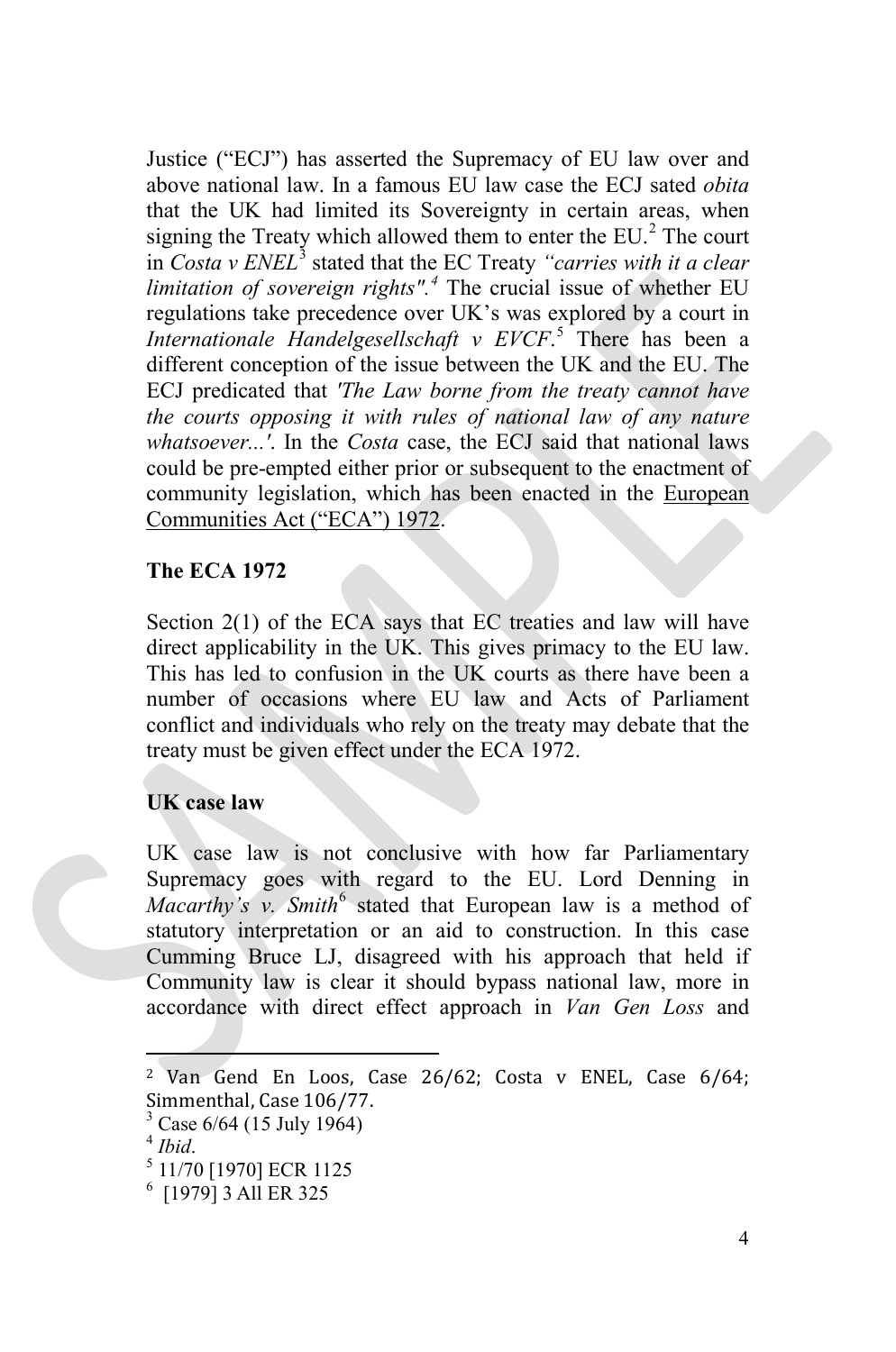*Costa*. [7](#page-4-0) However, the House of Lords seems to have clarified the law now in *R v Secretary of State for Transport ex p Factortame.*[8](#page-4-1)

#### **Factortame**

In response to the case Factortame, the UK Parliament enacted the Merchant Shipping Act 1988 which conflicted with EC law which allows the freedom to set up and operate companies everywhere in the European Union. The Spanish companies then argued that EC law is supposed to prevail over and asked for an interim injunction against the 1988 Act. The House of Lords thereupon granted an order restraining the Secretary of State from enforcing the legislation.

#### **Academic Opinion**

This effects Dicey's definition of Parliamentary Sovereignty, as the courts set the Merchant Shipping Act aside. William Wade's in his article 'Sovereignty – Revolution or Evolution?' regarded this as revolutionary. He claimed a loss of absolute sovereignty, because this has never been seen before in our constitutional arrangement.<sup>[9](#page-4-2)</sup> Another way to see this issue is presented by Craig and De Burca, who argue supremacy remains intact and courts role has changed by letting Parliament set limits to their supremacy, so in that sense that Parliament has restricted itself too by enacting the ECA and courts should respect that.<sup>[10](#page-4-3)</sup> Nevertheless, there is another argument by N. MacCormick who thinks that in today's time Parliamentary Sovereignty cannot exist in such a way presented by Dicey due to interdependence of economies.<sup>[11](#page-4-4)</sup>

Moreover, the doctrine of Implied repeal states that *"where two acts conflict, the more recent prevails"[12](#page-4-5)* (which has been the

<span id="page-4-0"></span><sup>7</sup> Ibid per Lord Justice Cumming Bruce

<span id="page-4-1"></span> $8$  (No.2) [1991] 1 All ER 70, HL

<span id="page-4-2"></span> $9 \text{ Wade}, \text{W}$ , 'Sovereignty – Revolution or Evolution?' (1996) 112 LQR 568

<span id="page-4-3"></span><sup>&</sup>lt;sup>10</sup> Paul Craig / Graínne de Búrca, EU Law, 3rd ed., 2003, 301-312

<span id="page-4-4"></span><sup>11</sup> N. MacCormick, Questioning Sovereignty, (1999), OUP, p.117-121 <sup>12</sup> Elliot M, Parliamentary Sovereignty under pressure, International

<span id="page-4-5"></span>Journal of Constitutional Law, 2004 at page 550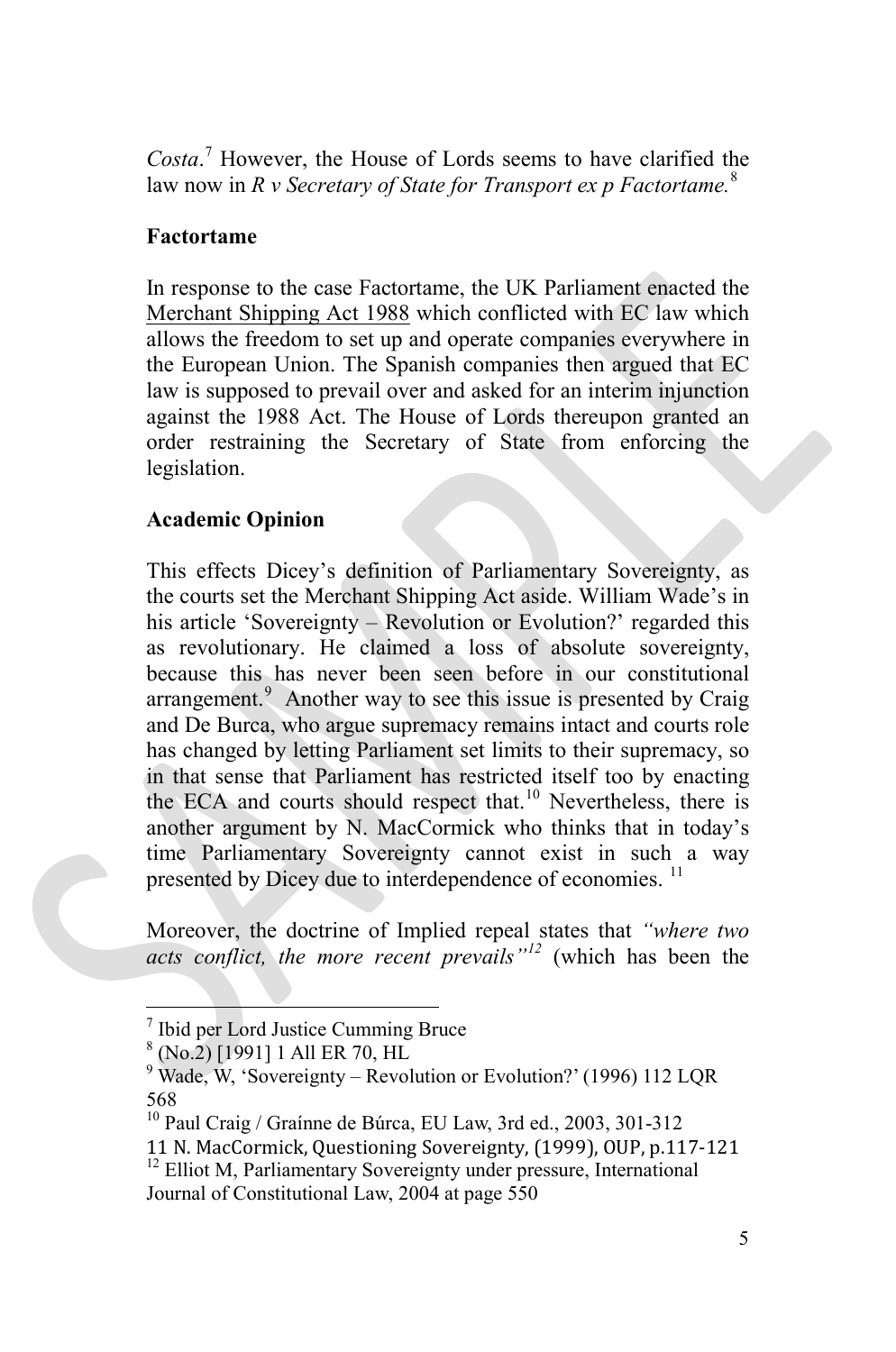matter in *Thoburn v Sunderland County Council*[13](#page-5-0),) this is supported by Dicey's approach saying that Parliament cannot bind its successors. What can be argued is the s. 2(4) ECA 1972 suspends the doctrine of implied repeal. Laws LJ stated that EU law prevails over an Act of Parliament and as the 1972 Act is a constitutional statute, it can only be repealed with the express intention of Parliament.

It can be argued the 'classical Dician doctrine' is not eroded by Factortame. For example it can be argued Parliament has not lost its Parliamentary Supremacy, it is just not using it, similar to what Craig and DeBurca are asserting. Nevertheless, Laws LJ explained this by saying that Dicey's definition (being 127 years old) is valid but has been modified by case law such as Factortame.

On the other hand, Lord Denning, obviously without knowledge of Factortame, argued in *Bulmer v Bollinger*<sup>[14](#page-5-1)</sup> that *"no longer is European Law an incoming tide flowing up the estuaries of England. It is now like a tidal wave bringing down our sea walls and flowing inland over our fields and houses – to the dismay of all*". <sup>[15](#page-5-2)</sup> in response to this an exaggerated perception was offered by Seamus Burnes, who said Lord Denning *"might have to revise his image of EU law being like an incoming tide permeating our existing legal order, and more realistically compare it to a tsunami enveloping everything in its path with irresistible force."*. [16](#page-5-3)

#### **Conclusion**

In conclusion, Dicey's definition has been encroached upon because of the case of *Factortame* and the House of Lords was quite prepared to set aside the Merchant Shipping Act 1998. Furthermore, the fact that Parliament cannot bind its successors has also been violated because of section 2(4) ECA 1972 which has the effect of suspending the doctrine of implied repeal.

<span id="page-5-1"></span>

<span id="page-5-3"></span><span id="page-5-2"></span>

<span id="page-5-0"></span><sup>&</sup>lt;sup>13</sup> (2002) Times 22/2/02, DC<br><sup>14</sup> [1974] 2 All ER 1226<br><sup>15</sup> The Independent, 16<sup>th</sup> July 1996<br><sup>16</sup> Seamus Burns, An incoming tide [2008] 158 NLJ 44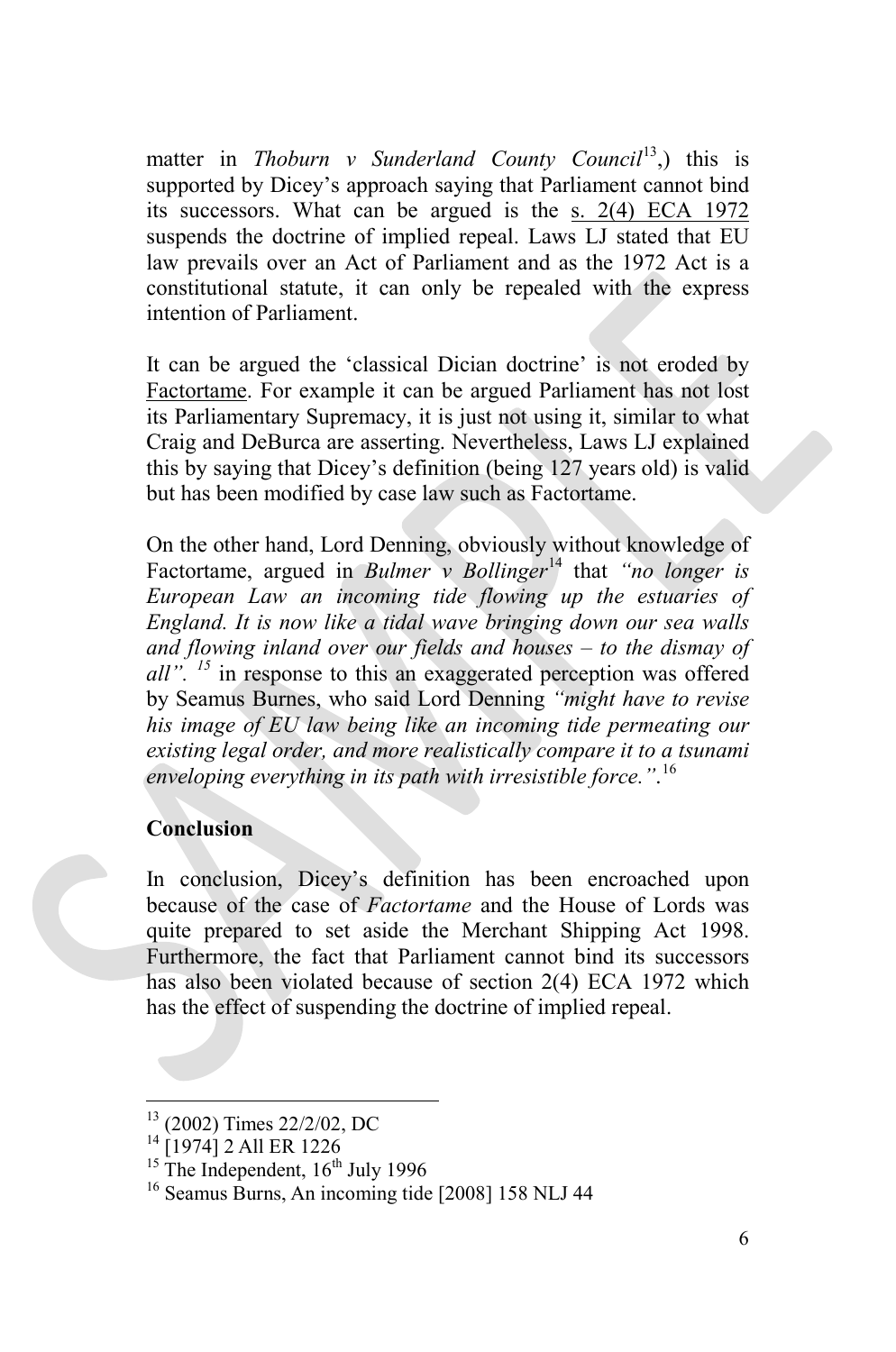#### **Essay Question 2**

Explain why the principles of autonomy, supremacy and direct effect are considered to be fundamental requirements for the legal order of the European Union.

#### **Answer**

The principles of autonomy, supremacy and direct effect are not written in the EU Treaty, yet are considered to be fundamental principles of the European Union. This essay will explore how these doctrines are fundamental and conclude that they are essential to the overall Legal order of the European Union.

The autonomy of community law means that it is quite independent of the legislation passed by the Member States and comes from an external source despite being created by the Member States themselves. This makes community law supranational; it extends equally and uniformly over member states territories, and is applied by their national courts in its original form. This is therefore fundamental to the legal order as having supranational law ensures the conformity of member states.

The uniformity of EU law's interpretation is assured by the obligation to seek preliminary rulings from the community court. This is where the national courts member states raise a question to the ECJ about the interpretation, validity of the Act, Treaty and statutes of bodies established by an act of the council.

The autonomy of the Community law rests both on the concept of unity and on the principle of separation of powers or functions. The constitutional principle of separation means, in the community context, a division of functions between the community institutions and Member States and in the administration of justice, between the community court and national courts.

The practical application of the doctrine of autonomy is seen in areas where the integrity and effectiveness of community law has to be safeguarded. Or where it has to be distinguished from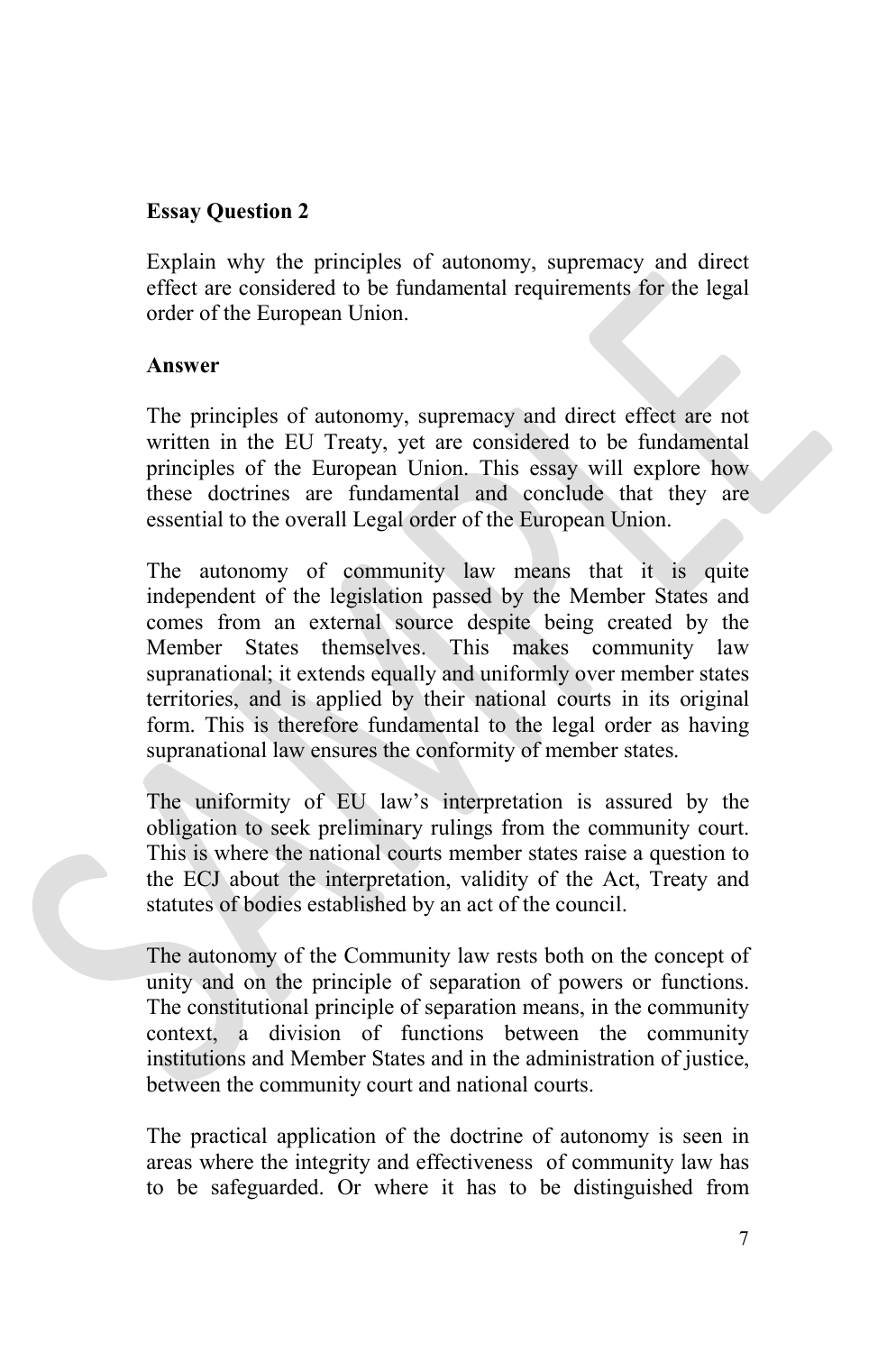national laws as for example in the field of competition where the two systems overlap. The ECJ stated that the efficacy of the Treaty would be impaired if the specific tasks entrusted to the Community were not interpreted as totally independent. It follows that the Member States are in no position of taking unilateral measures to carry out the mandatory provisions of community law. The concept of the autonomy of community law was first mentioned by the ECJ in *San Michele v High authority of the ECSC*, which the court stated it is set apart from national law as a separate and independent legal order yet it rules directly over the territories of the member states and reflects a federal legal system.

Supremacy is a fundamental principle of the EU legal order as it reinforces the autonomy of the EU. Furthermore in accordance to Hart's rule of recognition supremacy of EU law has been noted by authors such as Alter, Cruz and Steiner as only being supreme due to the member states acceptance of the EC Treaty.

Supremacy's further importance in the integration of the European community was highlighted by Cruz, which he claimed 'Without supremacy community law ceases to be communataire.

Supremacy can be divided into structural and absolute supremacy. Structural supremacy is its ability to dis-apply national rules on procedures and remedies. Absolute supremacy is its ability to override the most cherished constitutional norm.' This was exemplified in the case of *Van Gend en Loos* where the ECJ stated that 'the community constitutes a new legal order in international law, for whose benefits the member states have limited their sovereign rights, albeit within limited fields.' This was further reiterated in the case of *Costa v ENEL*, here Mr Costa was a shareholder in the Italian electricity industry which had been nationalised by an Italian statute. Mr Costa claimed that the Nationalisation Act contravened European Community Law and it was held impossible for a member state to give priority to a subsequent national law over European Community law. The ECJ further commented on how 'The Treaty carries with it a clear limitation of sovereign rights'.

The question of the supremacy of EU regulations was brought to the ECJ through the case of *Internationale Handelgesellschaft v*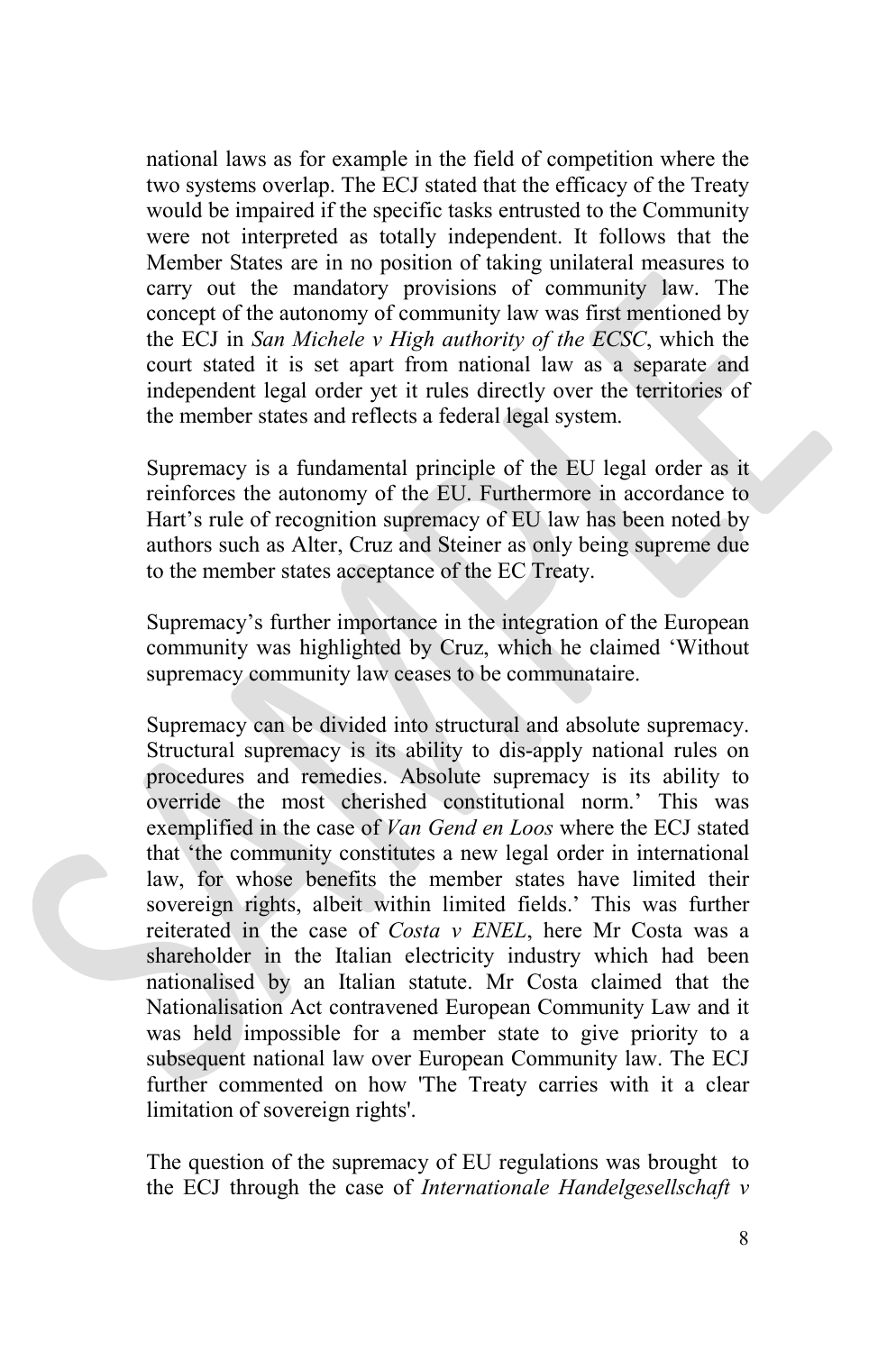*EVCF* 11/70 in which the national court asked about the interpretation and legality of selected provisions of customs regulations dealing with compulsory deposits lodged in connection with import licences. The ECJ again emphasised that 'The Law borne from the treaty cannot have the courts opposing it with rules of national law of any nature whatsoever...'. This was reaffirmed in *Erich Ciola*. In the case of *Simmenthal* the ECJ identified the importance of Community law protecting individual rights and the consequent setting aside of national laws due to this. It further confirmed and elaborated on the *Costa* case, stating that national laws could be pre-empted either prior or subsequent to the enactment of community legislation.

The supremacy of Community law has caused problems for national constitutions as the national perspective of Supremacy appears to be different. This is because of a number of constitutional reasons in a number of member states.

With regards to the UK the traditional view expressed by AV dicey that Parliament was sovereign and could make or unmake any law on any subject whatsoever without legal constraints. Was generally accepted as a reality 100 years ago. However two principles remained a matter of dispute: The fact that Parliament could legislate on any matter and that parliament could not bind its successor.

The United Kingdom being a dualist system allowed EC law to come into force through the European Communities Act 1972. Section 2(1) of this act particularly conveyed how the UK limited its sovereign rights in favour of the EC. However section 2(4) limited the EU's sovereignty over domestic law. This subsection ensured that all domestic enactments had effect only subject to directly applicable rules of community law. Overriding the usual presumption that any later enactment overruled earlier law inconsistent with it, and clearly limited the effect of any primary or secondary legislation' purporting to contradict any provision of the EC Law.

The judge's belief that the Europeans Act would coincide with national law was seen in the early case of *Shield's v Ecoomes*  (1979) where Lord Denning stated that 'By the 1972 Act,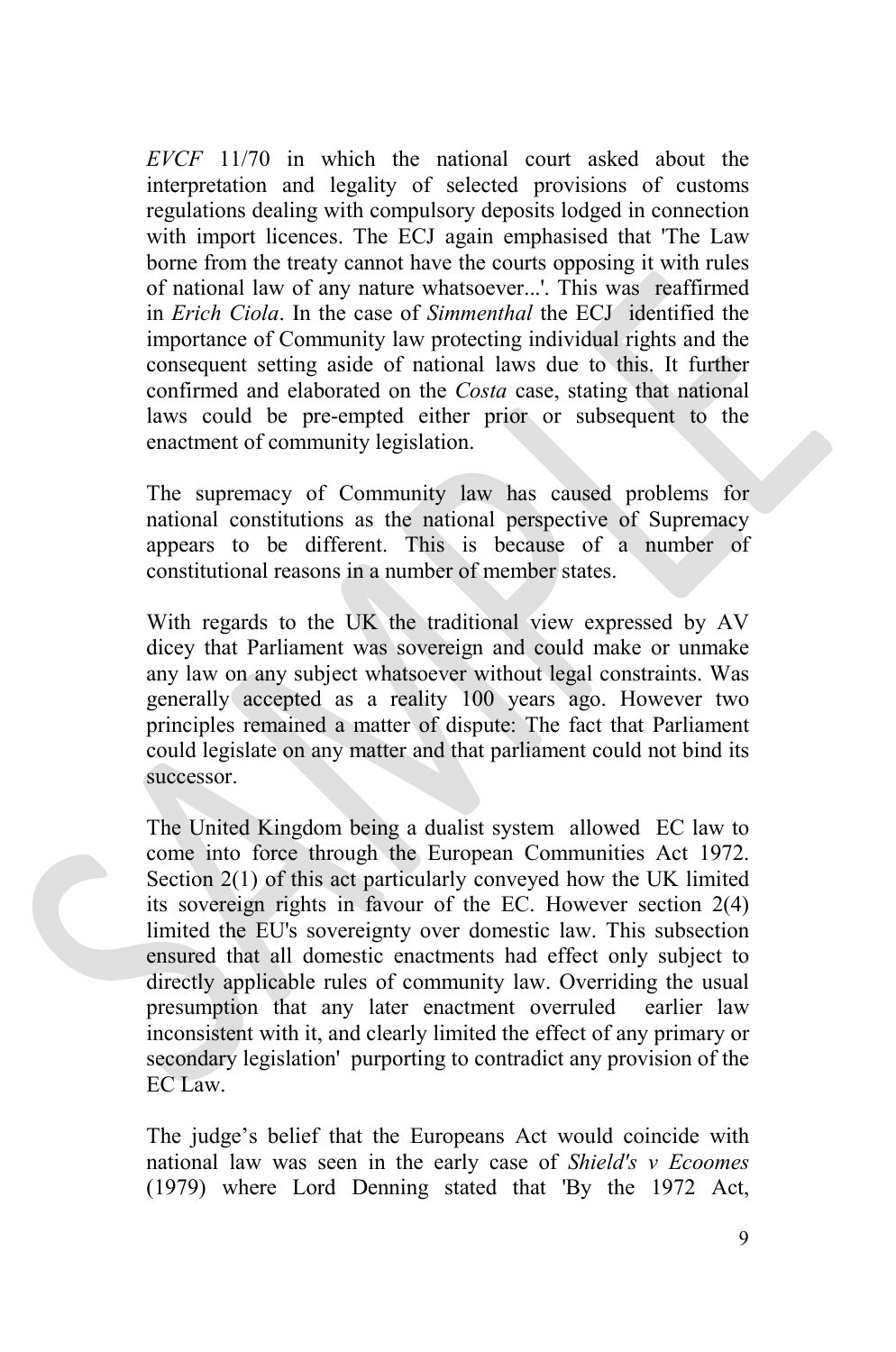parliament enacted that we should abide by the principle as laid down by the European Court.

The case of *Mcarthy v Smith* created a new approach to interpreting European Law. A female employee took over from a male predecessor, whose contractual pay was less than his. There was therefore an issue over whether the act complied with the article. Lord Denning consequently treated the European measure as an aid to construction and therefore treated the question as an aid to statutory interpretation. Justice Cumming-Bruce in his dissenting judgement stated that community obligation if clear should bypass national law, more in accordance with direct effect.

Nevertheless Lord Denning's construction approach was applied in consequent case law such as *Garland v British rail engineering*. However this gave rise to concerns about whether too much emphasis was being placed on the construction approach in England. This was because the European court in *Van Gend en Loos* stated that European obligation should not be conditional upon national law.

The case of *Factortame* however brought about a change to the constructive approach through another challenge to the United Kingdom's sovereignty. This case concerned Spanish nationals who were discriminated against by the Merchant Shipping Act 1988.

The ECJ ordered the national court to suspend the operation of an act of parliament, something that had never been done in the UK and that breached parliamentary sovereignty . This brought about academic debate on the concept of parliamentary sovereignty.

Authors such as Wade stated that the act having to be disapplied meant 'that something drastic had happened to the traditional doctrine of parliamentary sovereignty'. He claimed that this was revolutionary on the grounds that the courts were no longer prepared to uphold absolute parliamentary sovereignty. He further rejected the constructive approach believing that what happened in *Factortame* was an application of a rule of interpretation. This meant that parliament was presumed statutes not to override EU law. This view was also held by Sir John Laws.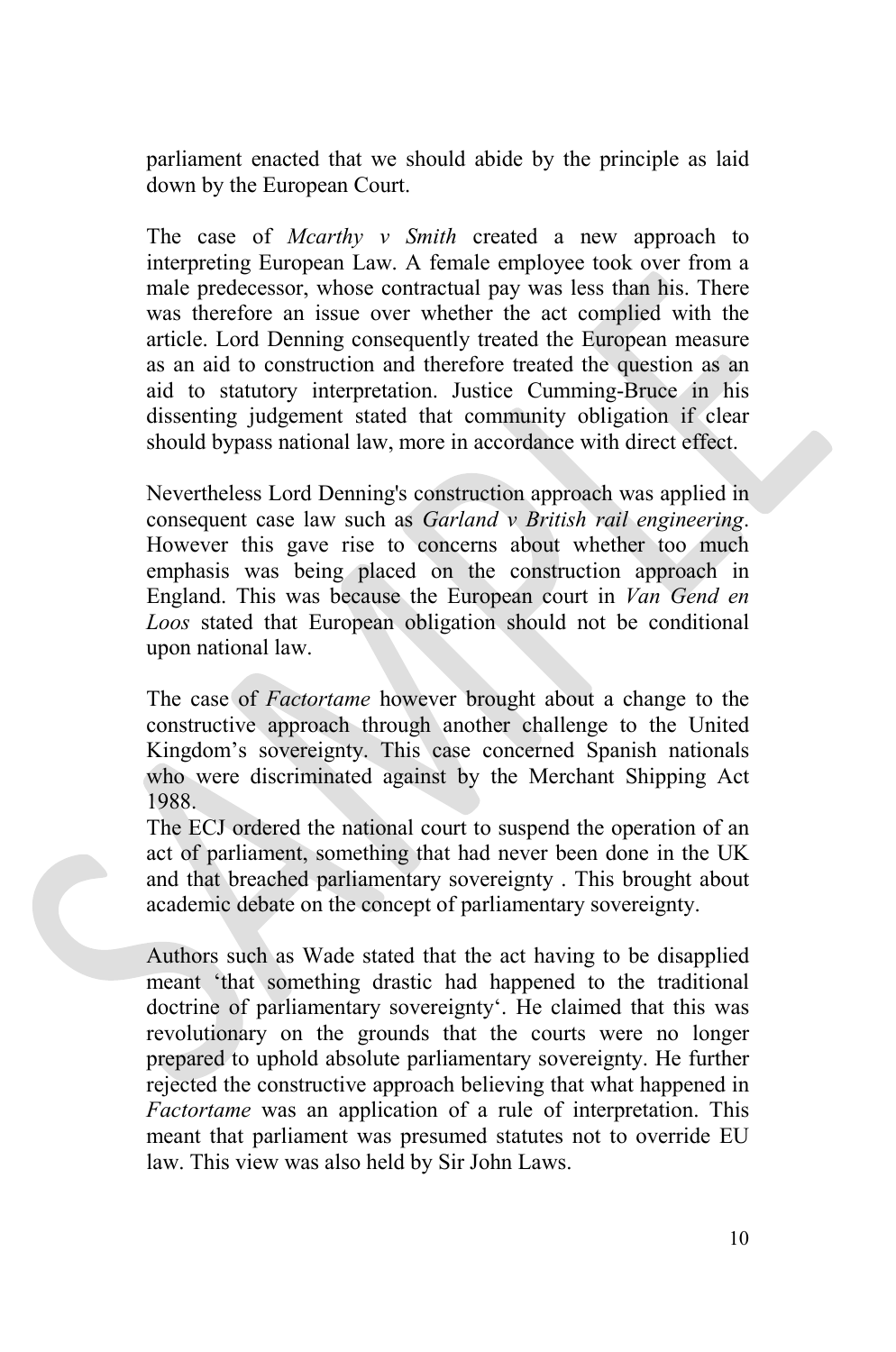Alternatively Craig and De Burca argued that sovereignty remained intact. Although the courts had altered their role. They allowed parliament to set the limits of its sovereignty rather than defining those limits within themselves.

On the other hand Mccormick argued that in the modern world it was no longer realistic to speak in terms of absolute sovereignty due to the inter-dependence of economies.

However many English Lawyers, did not accept the European Court's view. They contended that European law overruled English domestic law only because parliament had chosen to make it so, and that parliament could change its mind at any time. All the rights and obligations created by EU law were incorporated by the ECA into English domestic law, and took precedence even over primary legislation where this was inconsistent.

A balance is thus preserved between the supremacy of EU law in matters of substantive law, and the proper supremacy of the UK parliament in establishing the legal framework within which EU law operates.

There is now an external body competent to make laws affecting the United Kingdom, which are applied by the English courts irrespective of the wishes of Parliament. The UK is not the only country to have struggles with supremacy in their national jurisdiction this is also seen in other European Union member states such as Germany and Poland.

Direct effect is implicit in supremacy. These doctrines have been described as the 'defining characteristics of EC Law'which have made it unique in comparison to international law. Without direct effect and supremacy which ensures uniformity and consequently legal certainty 'the legal system and its application would be imperilled'. Direct effect ultimately gives the individual rights and with this the people of the Member States are brought directly into the European Community in a way which transforms the Community into something much more than simply the sum of its Member State parts.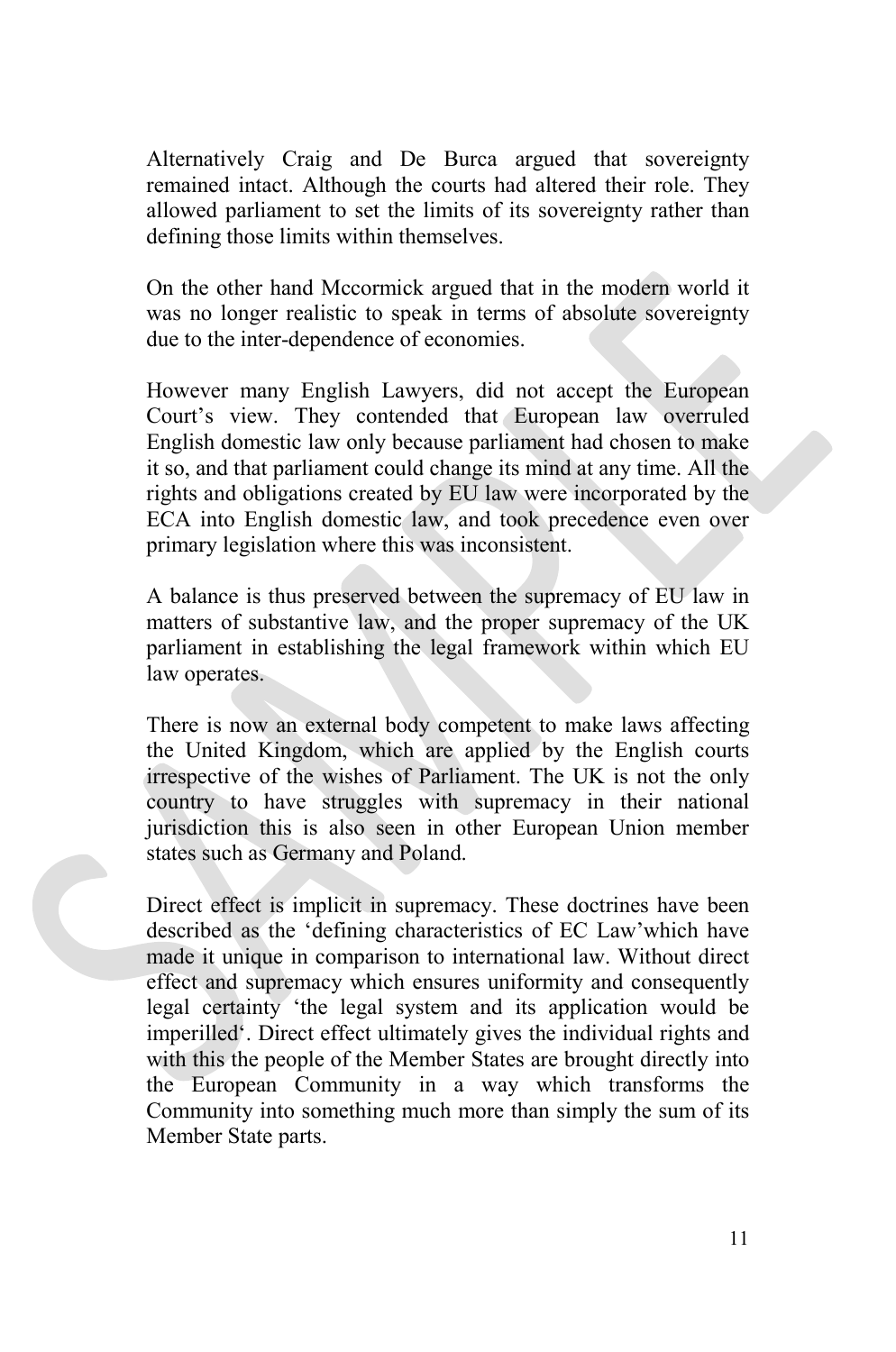Having established the supremacy of Community law over national law, the ECJ introduced the concept of direct effect through the case of *Van Gend en Loos*. This was the result of the court's view that a new legal order had been established with the Community, which gave rights to individuals that their national courts had to uphold. This was subject to three requirements being satisfied and meant that an individual could claim a right under the Treaty, administrative act or other act treated as *sui generis* by the Court. This very important development was implied by the ECJ under its powers of interpretation and within its role in explaining what Community law was. Thus, it was possible to identify three issues, which could be referred for a ruling under Art 267 namely, interpretation, validity and direct effect.

Craig & De Burca observed that it could be narrowly defined as its capability to grant entitlements to individuals. Lenaerts highlighted these entitlements derived from a higher 'norm' which would not have been present in the relevant national legal system. Dougan further articulated in the 'primacy model' of the relationship between direct effect and supremacy, that direct effects domain was of granting rights rather than setting aside national law. It additionally had a substitutionary effect. This was endorsed by Lenaert who stated that direct effect 'supplemented the gaps in the national legal order.'

The nature of how all legally EC binding acts were capable of direct effect of community law in national courts was further reinforced in the case of *Grad V Finantanzamt Traustein* which concerned the enforceability of a decision which gave a time limit for amending national vat laws, the ECJ stated that it would be 'incompatible with the binding nature of decisions.' if citizens could not enforce them and as it met the *Van Gend en Loos* criteria it was capable of direct effect. The case of *Van Duyn v Home Office* deviated away from community laws enforceability against national courts and set out the conditions needed for any provision of community law to be directly effective. The criteria were that it needed to be clear and precise/unconditional without exceptions and not require any implementation by the Member States.

After the successful application of direct effects to other areas of EC law, the contentious issue of directives was then brought to the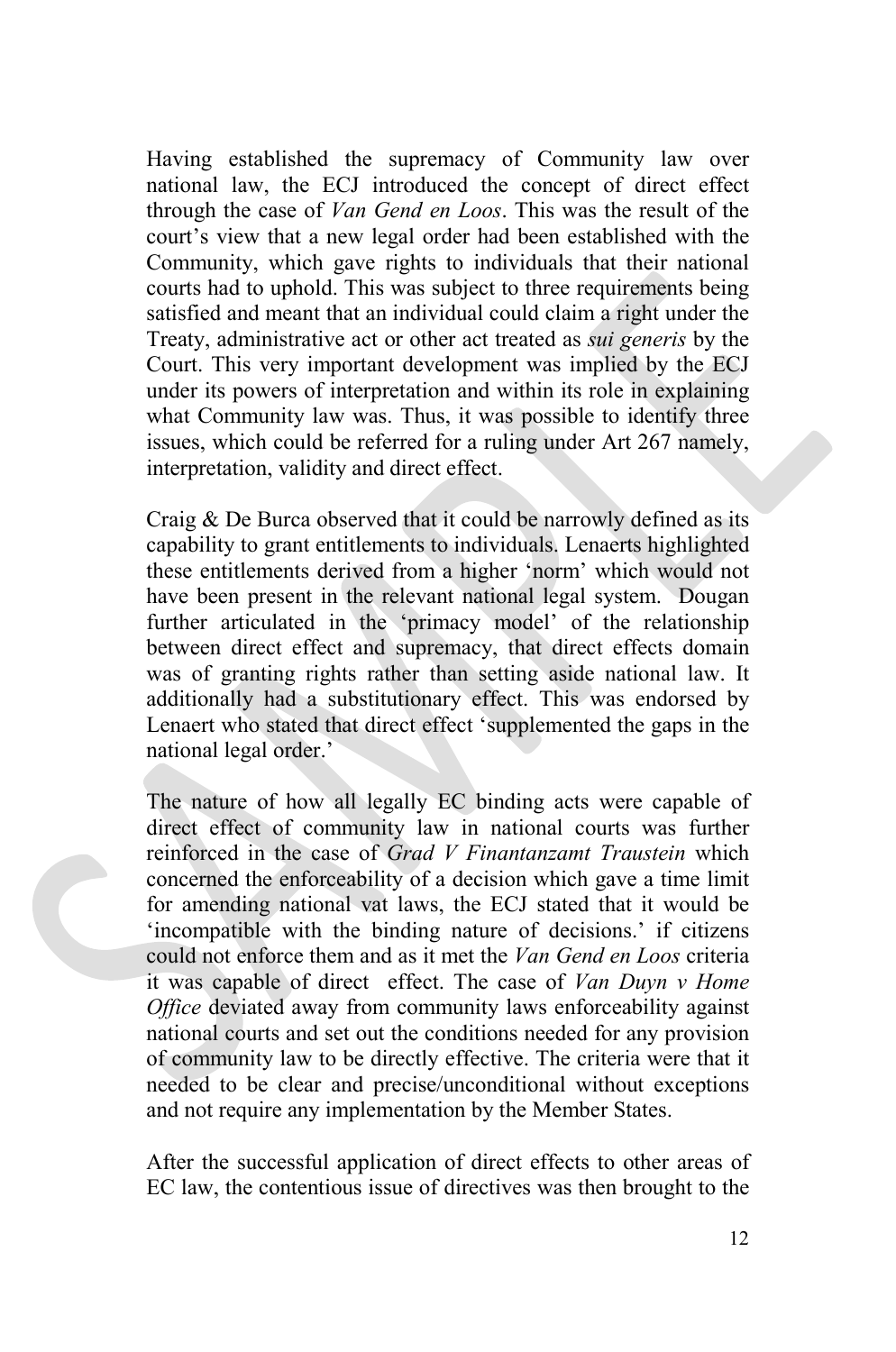courts attention. This was due to the nature of directives not giving rise to direct effects automatically; as they were orders addressed to the state to implement certain law into their system .The ECJ made a distinction between direct effects concerning directives .Directives could only be enforced against the state or be vertically directly effective. Rather than having horizontal direct effect, which was against private individuals and which was what Treaty articles, regulations and decisions were capable of doing.

A number of case law was used to outline the principle of vertical direct effect. *Defrenne v SABENA (No.2)* stated that the directive must give clearly identifiable rights to individuals. *Pubblico Ministero v. Ratti* added that the time limit for the Member State to enforce the directive must have passed. Lastly *Marshall v Southampton South West Hampshire Area Health Authority* stated that directives were only capable of vertical direct effect, this case involved a women being made to retire contesting that the different retirement ages of men and women was against the equal treatment directive 76/207*.* In addition to this *Foster* v *British Gas*  expanded the definition of the state to being a body subject to its control and which had special authority given to it by the state, evidence of a broad definition of the state was further seen in the *NUT v Governing Body of St Mary's Church of England (aided) Junior School* where educational institutions were seen as part of the state.

Due to this broad characterization of the state the ECJ further imposed a duty of harmonious interpretation which was for international courts to construe national law in light of Article 10. This principle was spawned in the case of *Von Colson and Kamann V Land Nordrhein-Westfalen* and was arguably seen as a way for courts to avoid the use of direct horizontal enforcement.

Many member states failed to recognise indirect effect. For example the French courts in *Minister of the Interior* prevented the claimant from using Directive 64/221. Similarly the English courts in *O'Brien* refused to accept that the Equal Pay Directive 75/117 had direct effects. Furthermore the German tax court in *Re VAT Directives* also refused to implement the sixth VAT directive.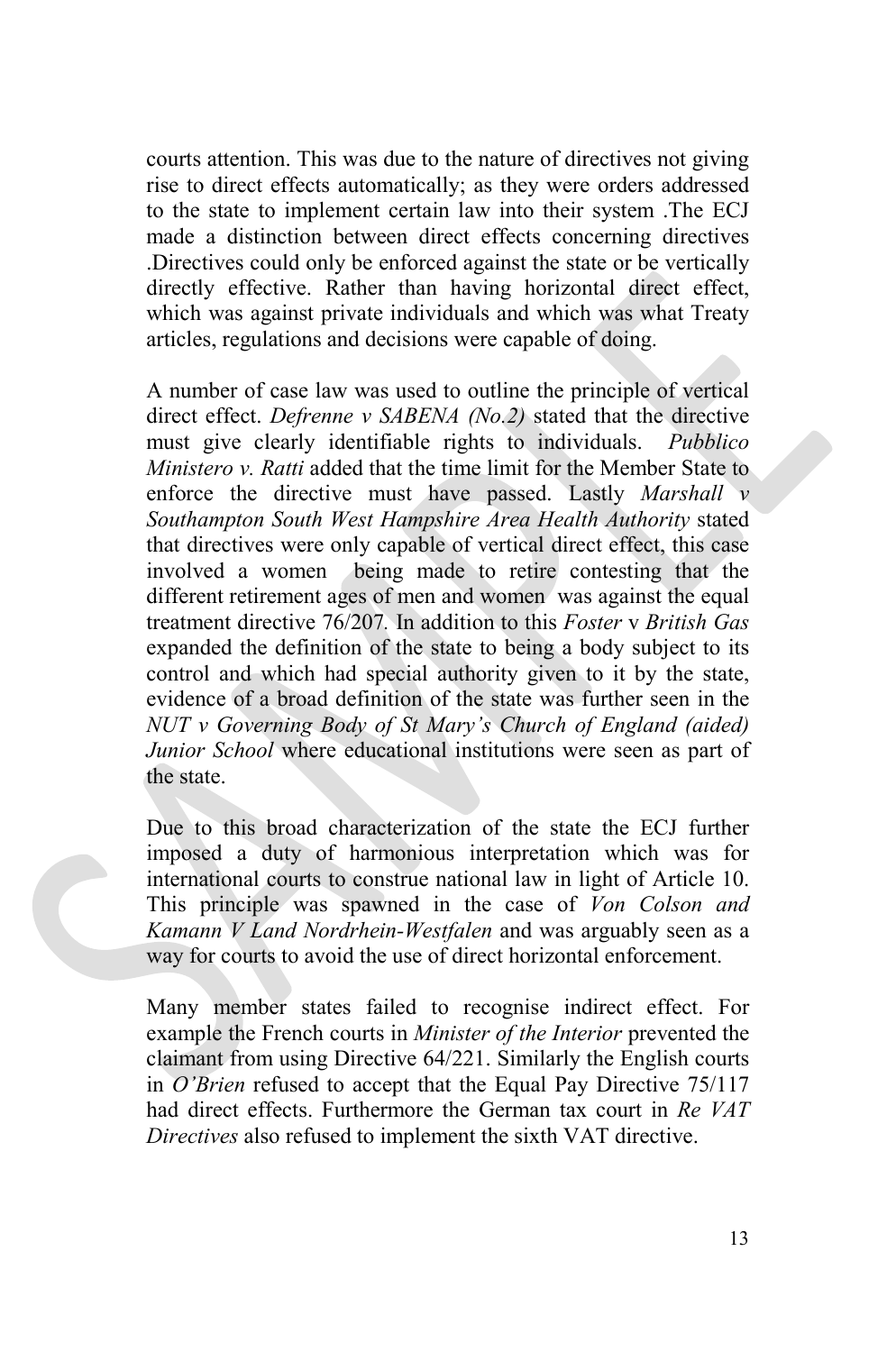This was because Article 288 TFEU differentiated between regulations being directly effective and directives which were implemented through national legislation. Weiler purported the idea of formalism where the legal language used by the ECJ provided a conceivable concept that member states followed. This was violated without the express mention of the direct effect of directives.

Despite 'pockets of resistance'in member states such as Germany exemplified in *Internationale Handelsgesellschaft,* states have come to accept direct effect and supremacy. Reasons included the empowerment of all courts to exercise the power of judicial review which was prohibited in non -community cases. Moreover direct effect and supremacy suited member states due to common interest that the rules were followed.

This was reinforced by historical institutionalists who believed that states gave power to the ECJ to adhere to the intention of the founders, in turn the ECJ required deference to supremacy. According to Ginsberg the early establishment of direct effect and supremacy saved the Treaty from being undermined by states who would have reinstated their prerogatives.

To conclude autonomy, supremacy and direct effect are fundamental to the legal order of the European Union as they ensure a means of compliance by member states to the workings of the European legal order and further grant rights to individuals, allowing for a social element to the integration of the European Union.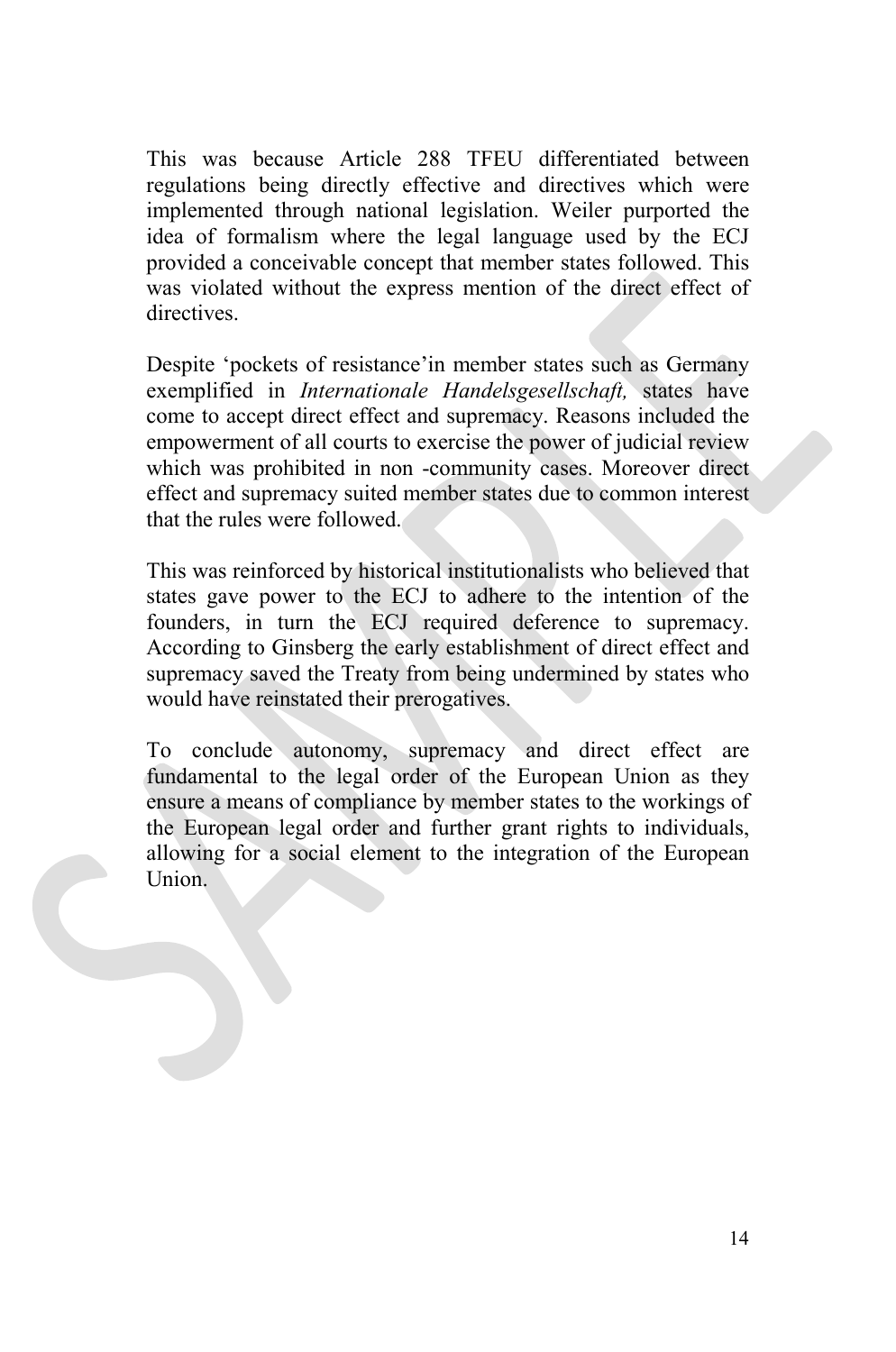## **Chapter 2 - Direct Effect, Indirect Effect and State Liability**

#### **Essay Question 1**

**"***The establishment of direct effect and the supremacy of EU law was a mistake. The various rationales employed by the Court of Justice to justify their development have been seriously flawed. The principles governing the supremacy of EU law are far too strict while the principles governing direct effect are an incoherent mess. Yet these problems can be resolved easily."* Critically discuss this statement with reference to relevant treaty articles, decided cases and academic opinion.

#### **Answer**

#### **Introduction**

Part 1 will discuss Supremacy. It will examine the rationale of the doctrine. It will further examine if the doctrine of supremacy is too strict. It will then examine if the doctrine can be reconciled? Part 2 will be an examination of the "direct effect doctrine" which will determine how it has been treated by the Court of Justice of the European Union ("CJEU"). The analysis of the doctrine will be followed by a study of restrictive limitations, the vertical and horizontal direct effect arbitrary distinction ("VDE" and "HDE") and the reasoning behind the Marigold case will also be looked into.

#### **Part 1- Supremacy**

The supremacy of the European Union ("EU") and its law, which is often referred to as primacy of EU is the principle that EU law in its entirety supersedes the domestic laws of the Member States ("MSs"). Thus EU law prevails over domestic law. This means that the individuals of the member states can rely and cite EU law in their national courts, i.e. EU law has direct effect in national courts.[17](#page-14-0)

<span id="page-14-0"></span><sup>&</sup>lt;sup>17</sup>Burley, Anne-Marie, and Walter Mattli. "Europe before the Court: a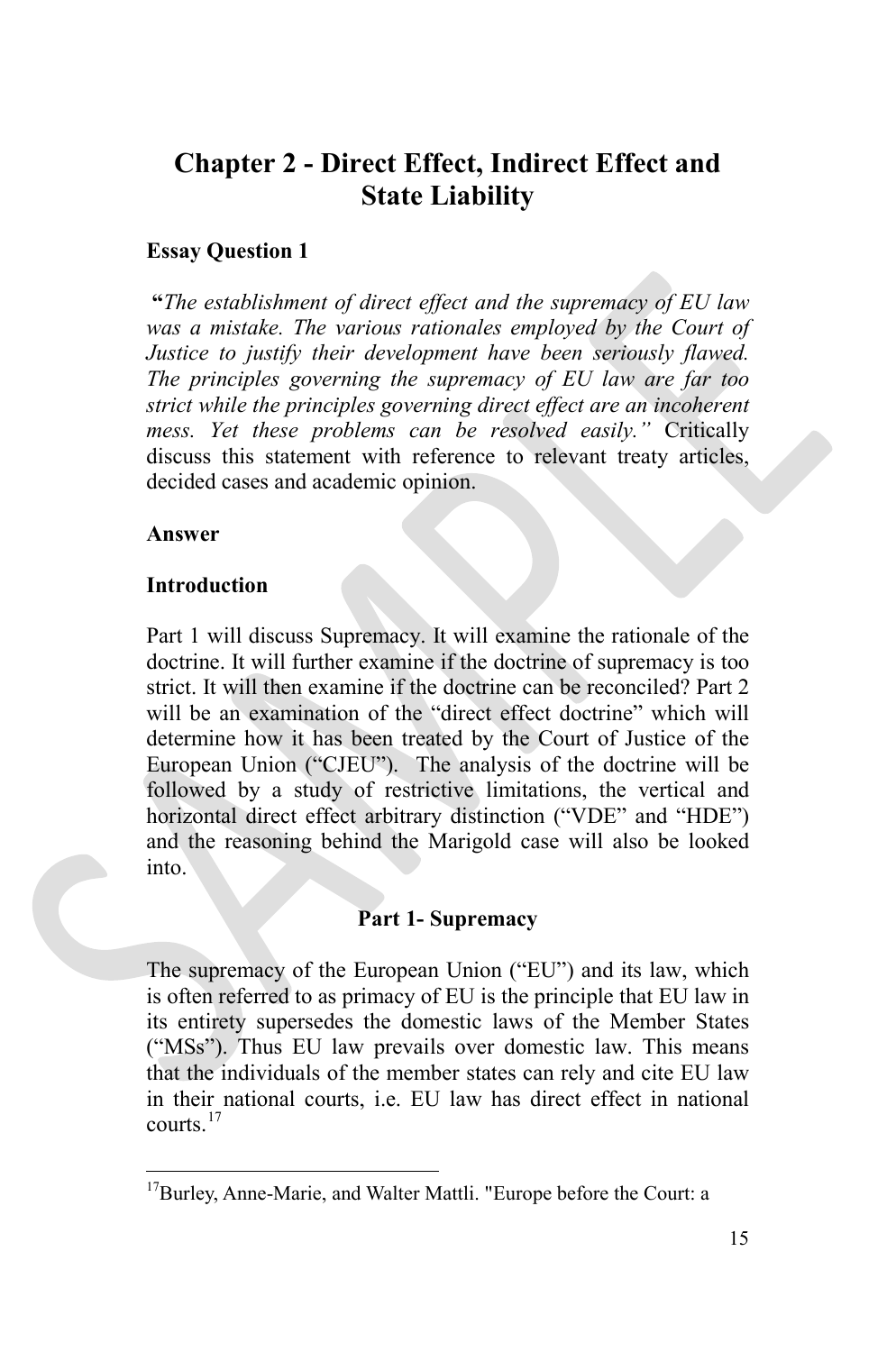#### **Doctrine of Supremacy**

The European Economic Treaty did not have any provision on supremacy of EC law. However, a primacy section was included in the Constitutional Treaty, Article 1-6, and consequently a declaration on primacy was included in the Lisbon Treaty (Declaration 17).But prior to the introduction of primacy the ECJ had pronounced its visualization of supremacy in their earlier jurisprudence. In **Van Genden Loos**<sup>[18](#page-15-0)</sup>the ECJ as they were then held:

*"the Community constitutes a new legal order of International law for the benefit of which the States have limited their sovereign rights, albeit in limited fields, and the subjects of which comprise not only member states but also their nationals"*. [19](#page-15-1)

Moreover, in **Costa v ENEL**<sup>[20](#page-15-2)</sup>the ECJ as they were then held:

*"the Member States have limited their sovereign rights, albeit within limited fields, and have thus created a body of law which binds both their nationals and themselves...Such a measure cannot therefore be inconsistent with that legal system… the law stemming from the treaty, an independent source of law, could not because of its special and original nature, be overridden by domestic legal provisions, however framed, without being deprived of its character as Community law and without the legal basis of the Community itself being called into question."[21](#page-15-3)*

The point to note is that supremacy of the EU law was created by ECJ and is not something which is in Treaties. ECJ talked about "spirit" of Treaty, this was not the drafters' intentions. Commentators argue that EU law should be accorded superiority

political theory of legal integration." International organization 47.01 (1993): 41-76.<br><sup>18</sup>(Case 26/62) [1963] CMLR 105

<span id="page-15-0"></span>

<span id="page-15-1"></span><sup>19</sup>*Weatherill, Stephen (2007). Cases and materials on EU law.Oxford* 

<span id="page-15-2"></span>*University Press. p. 9*<br><sup>20</sup>(1964) Case 6/64

<span id="page-15-3"></span> $^{21}$  Ibid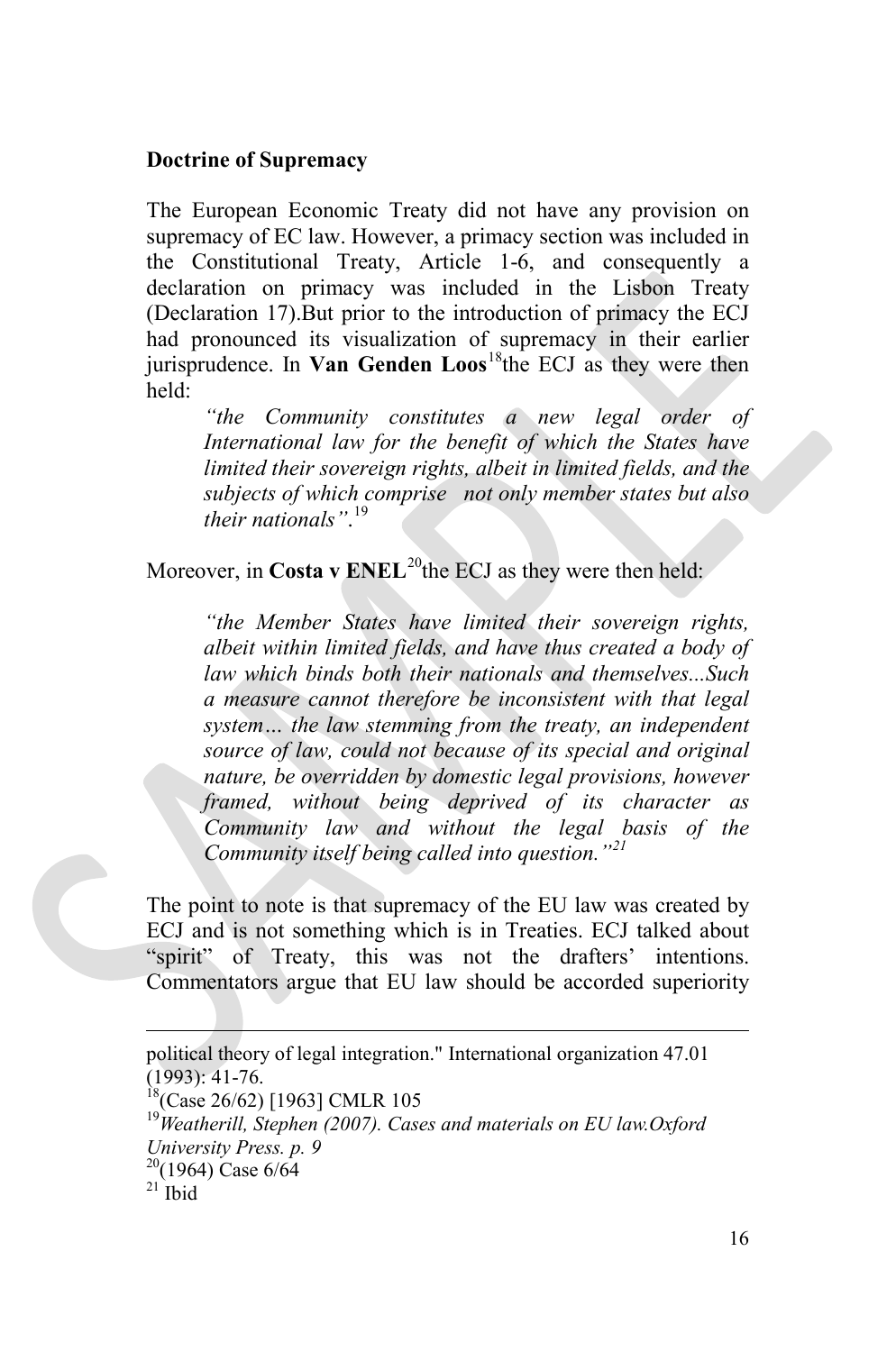because it stems from the treaty that has been made by the MSs when they joined the EU and formed a new legal order. Yet, no reference to the constitution of MSs was made. This perhaps should have been done. Functional commentators argue the aims of the Treaty would not be achievable unless EU law was accorded supremacy. The security of uniform application of EU law and it effectiveness is the only way the EU can achieve its purpose. Dougan has argued that the doctrine of primacy produces exclusionary effects within national legal systems, in that it sets aside domestic laws that are inconstant with a *"hierarchically superior norm of Community law".[22](#page-16-0)*This is distinguished from the substitution effects where the direct application of Community law is concerned. $^{23}$  $^{23}$  $^{23}$ 

#### **Is the doctrine of supremacy too strict**

An instance of where the doctrine has been seen as too strict is where the French disagree with EU law being supreme over all national law. France believes that "EU law ranks above statute, but below their constitution".<sup>24</sup>Additionally, Germany claims that EU law is not absolutely applicable. In the case of **Internationale Handelsgesellschaft,**[25](#page-16-3) the impact of EU law on the German Constitution was considered. The highest German Court ignored the supremacy of EU law on the grounds that it would detrimentally impact the fundamental rights in the German constitution. Of course, the ECJ disagreed. German Courts claim that they will review EU laws for *"compliance with fundamental rights*" until they are satisfied that EU law gives *"equivalent protection*".<sup>26</sup>In Solange  $\mathbf{II}^{27}$  $\mathbf{II}^{27}$  $\mathbf{II}^{27}$ , following developments in EU

<span id="page-16-0"></span> $^{22}$ Dougan, Michael. "When worlds collide! Competing visions of the relationship between direct effect and supremacy." Common market law review 44.4 (2007): 931-963.<br><sup>23</sup>Ibid

<span id="page-16-2"></span><span id="page-16-1"></span><sup>&</sup>lt;sup>24</sup> Sweet, Alec Stone. "Constitutionalism, legal pluralism, and international regimes." Indiana Journal of Global Legal Studies 16.2

<span id="page-16-4"></span><span id="page-16-3"></span> $^{25}$  13 Case 11/70 Internationale Handelsgesellschaft [1970] ECR 1125<br><sup>26</sup>VerfG E271, English translation [1974] 2CMLR 540 - Internationale Handelsgesellscha.fi v.Einfuhr und Vorratsstelle fur Getreide und Futtermittel.

<span id="page-16-5"></span><sup>&</sup>lt;sup>27</sup>VerfGE 73, 339 2 BvR 197/83 Solange II-decision; Date: 22 October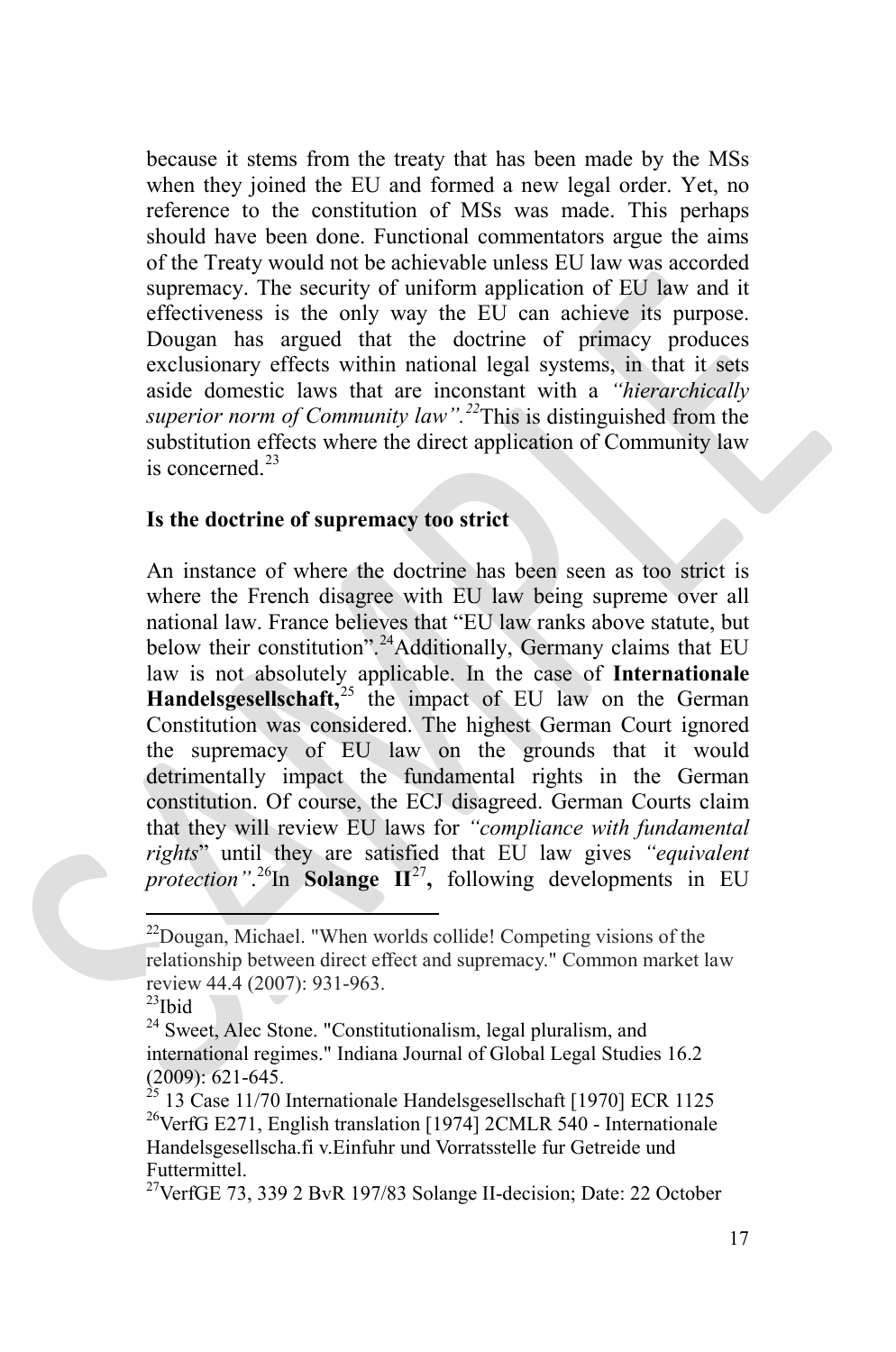fundamental rights jurisprudence the German Court now accepts that equivalent protection is provided and that it will no longer review EU laws for *"compliance with fundamental rights".*  Frowein argues that the courts did not *"surrender their jurisdiction over fundamental rights",* but simply claimed that they would not exercise that jurisdiction while the ECJ continues the present circumstances.[28](#page-17-0)In **Honeywell,**the German courts claimedthat the EU law was being used beyond its competence and hence was *ultra vires.*[29](#page-17-1)

In **Gauweiler v Lisbon Treaty**<sup>[30](#page-17-2)</sup>the German court has authority to engage in *ultra vires* review. The Union is not a democracy which means that integration cannot go so far as to affect the ability of the democratic state to put itself together (i.e. "*the state must take a role in criminal law, war and peace, public expenditures and taxation, welfare, and culture and religion"*).[31](#page-17-3)The EU cannot take on powers such as military, revenue, key social powers. Moreover, under extraordinary conditions the *"Federal Constitutional Court may declare EU law inapplicable in Germany in violation of Germany's constitutional identity as a democratic federal state"*, this is referred to as the identity lock.

#### **Can the doctrine be reconciled?**

The UK accepts supremacy not on the basis of authority of EU law, but the intention of Parliament in passing the ECA 1972, which is a *"constitutional statute".* The Conceptual basis for acceptance of supremacy was seen in the case of **Factortame II***.*  Lord Bridge accepted the principle of supremacy relied upon by the ECJ and connected the acceptance of the principle by the UK to the UK statute 1972 European Communities Act. Moreover in the case of **Thoburn v Sunderland CC***,* acceptance of supremacy by domestic courts was considered. Laws LJ said that *"common* 

1986

<span id="page-17-1"></span><span id="page-17-0"></span><sup>&</sup>lt;sup>28</sup> J.A. Frowein, 'Solange II, (BVerfGE 73, 339) Constitutional complaint Firma W.' (1988) 25 Common Market Law Review, Issue 1, pp. 201–206  $^{29}$ Honeywell decision.(BVerfG, 6 July 2010, 2 BvR 2661/06, NJW 2010,  $3422-30$ ).<br> $30(2 \text{ BvE } 2/08)$  45

<span id="page-17-3"></span><span id="page-17-2"></span> $31$ Ibid.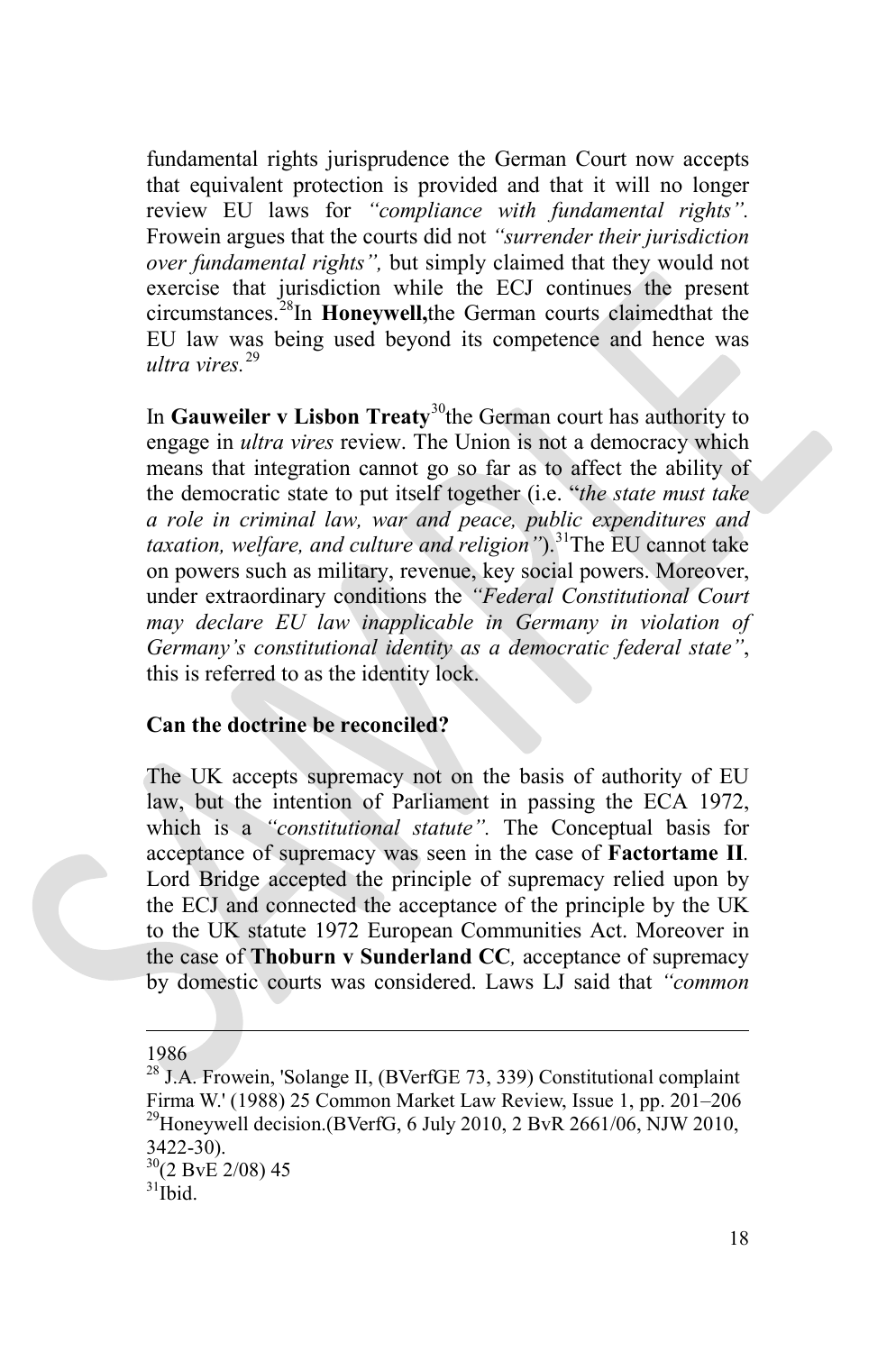*law had modified the traditional concept of parliamentary sovereignty"*, which created exceptions to the *"doctrine of implied repeal"*, also known as *"constitutional statutes"* (of which ECA 1972 was one) which could only be repealed by express wording. $32$ 

MacCormick argues that there is a constant interaction between the two legal systems- the legal systems of the member states on one hand and the EU law legal system on the other. The national courts have no authority to assume dominance over the international order and in case there is a conflict between the two legal systems, there is always the alternative possibility of recourse to adjudication or international arbitration.<sup>[33](#page-18-1)</sup>

Kirchhof argues that if EU law is made autonomous it will lose its authority and power to develop since the ECJ and domestic courts both have adjudicatory functions and responsibilities of their own, it must be a question of balance and collaboration not subordination, domination or supremacy.<sup>[34](#page-18-2)</sup>

Eeckhout argues that pluralism in this case is based on the highest courts, namely the CJEU on one hand and the national high courts on the other, making contradictory claims about the final authority. The Court of Justice has to identify that its authority is also bound by the questions of EU law. It does not have ultimate authority over national courts' acceptance of EU law. Moreover, the jurisdiction of national courts must also be respected, which means that there must be no unnecessary interference in the questions of national law.

#### **Part 2 - Direct Effect**

In order to make EU law effectual and reliable it must be given precedence over the laws of the member states. The case of **Van** 

<span id="page-18-1"></span>

<span id="page-18-0"></span><sup>32</sup> (2002) [EWHC 195 \(Admin\)](http://www.bailii.org/ew/cases/EWHC/Admin/2002/195.html) <sup>33</sup> Hix, Simon, and Bjorn Hoyland, "*The political system of the European Union*", Palgrave Macmillan, 2011.<br><sup>34</sup> Schilling, Theodor. "Autonomy of the Community Legal Order: An

<span id="page-18-2"></span>Analysis of Possible Foundations, The." *Harv. Int'l. LJ* 37 (1996): 389.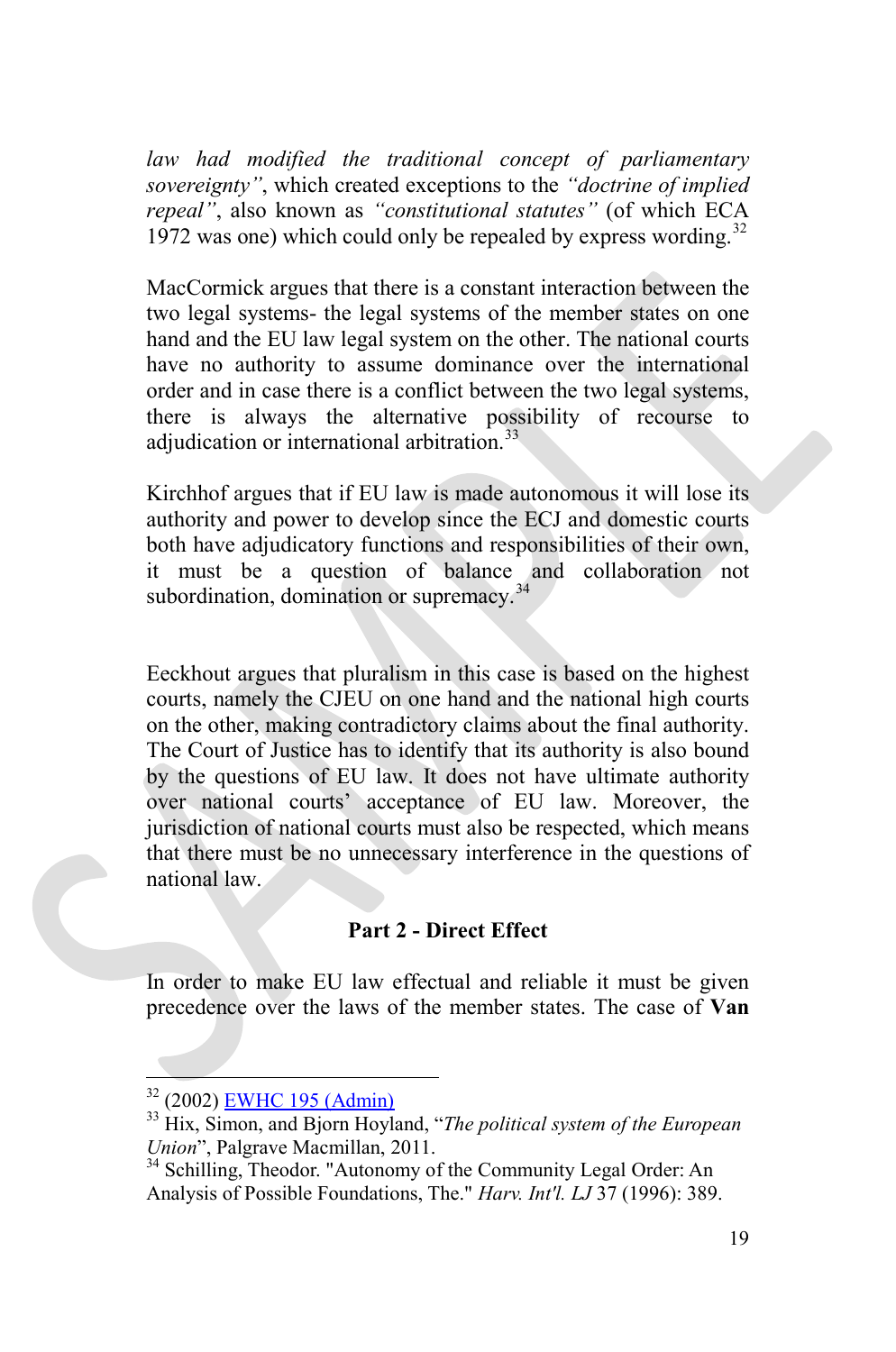**Genden Loos**<sup>[35](#page-19-0)</sup> laid down the "doctrine of supremacy". In this case, a customs duty imposed under a Dutch law was challenged on the grounds that it did not comply with the EC treaty Article 12. The ECJ (as they were previously known) held that the EU law superseded the Dutch law and the Dutch had limited their sovereign powers. Therefore, the "doctrine of direct effect" is an EU provision that can be invoked by any individual of any member state which will have a binding effect. Most of the EU treaties<sup>[36](#page-19-1)</sup>, regulations<sup>[37](#page-19-2)</sup> and decisions can be relied upon.

However, the EU directives are not applicable directly. <sup>[38](#page-19-3)</sup> Since, a directive does not immediately become 'law', it highlights the objectives which the member states need to accomplish, which can be done in any way the member states deem fit. These directives may be applicable to some or all member states. <sup>[39](#page-19-4)</sup>

The aforementioned case of **Van Gend** laid out few conditions that have to be met before an EU law can have "direct effect".<sup>[40](#page-19-5)</sup> The **Reyners** test<sup>[41](#page-19-6)</sup> states that the provisions of the law in question must be clear, precise and absolute. For directives, the doctrine is based on the principle of estoppel: they are capable of "direct effect" to increase their efficacy and make certain that Member States do not take advantage of their own inactions<sup>[42](#page-19-7)</sup>. However, "direct effect" is only possible after the "deadline for implementation of the directive expires."<sup>[43](#page-19-8)</sup>

The CJEU has placed another restriction on the "direct effect" of directives: the directives can only have VDE.<sup>[44](#page-19-9)</sup> Invoking Article

<span id="page-19-0"></span><sup>&</sup>lt;sup>35</sup> Van Gend en Loos v NederlandseAdministratie der Belastingen [1963] ECR 1 (26/62)

<span id="page-19-1"></span> $36$ Defrenne v Sabena (No.2) [1976] 2 CMLR 98, ECJ

 $37$ Taittinger v Allbev [1994] 4 All ER 75, CA

<span id="page-19-3"></span><span id="page-19-2"></span><sup>&</sup>lt;sup>38</sup>Craig, P. and De Búrca, G., The evolution of EU law. (Oxford: Oxford University Press, 1999) p.279<br><sup>39</sup>Article 288 TFEU

<span id="page-19-4"></span>

<span id="page-19-5"></span><sup>&</sup>lt;sup>40</sup> Van Gend en Loos v NederlandseAdministratie der Belastingen [1963] ECR 1 (26/62)

<span id="page-19-6"></span> $^{41}$ Reyners v. Belgium [1974] ECR 631 (2/74)

<span id="page-19-8"></span><span id="page-19-7"></span><sup>&</sup>lt;sup>42</sup>Becker v. FinanzamtMünster-Innenstadt [1982] ECR 53 (8/81)  $^{43}$ PubblicoMinistero v Ratti [1980] 1 CMLR 96, ECJ

<span id="page-19-9"></span><sup>&</sup>lt;sup>44</sup> Marshall v. Southampton Area Health Authority (152/84) [1986] ECR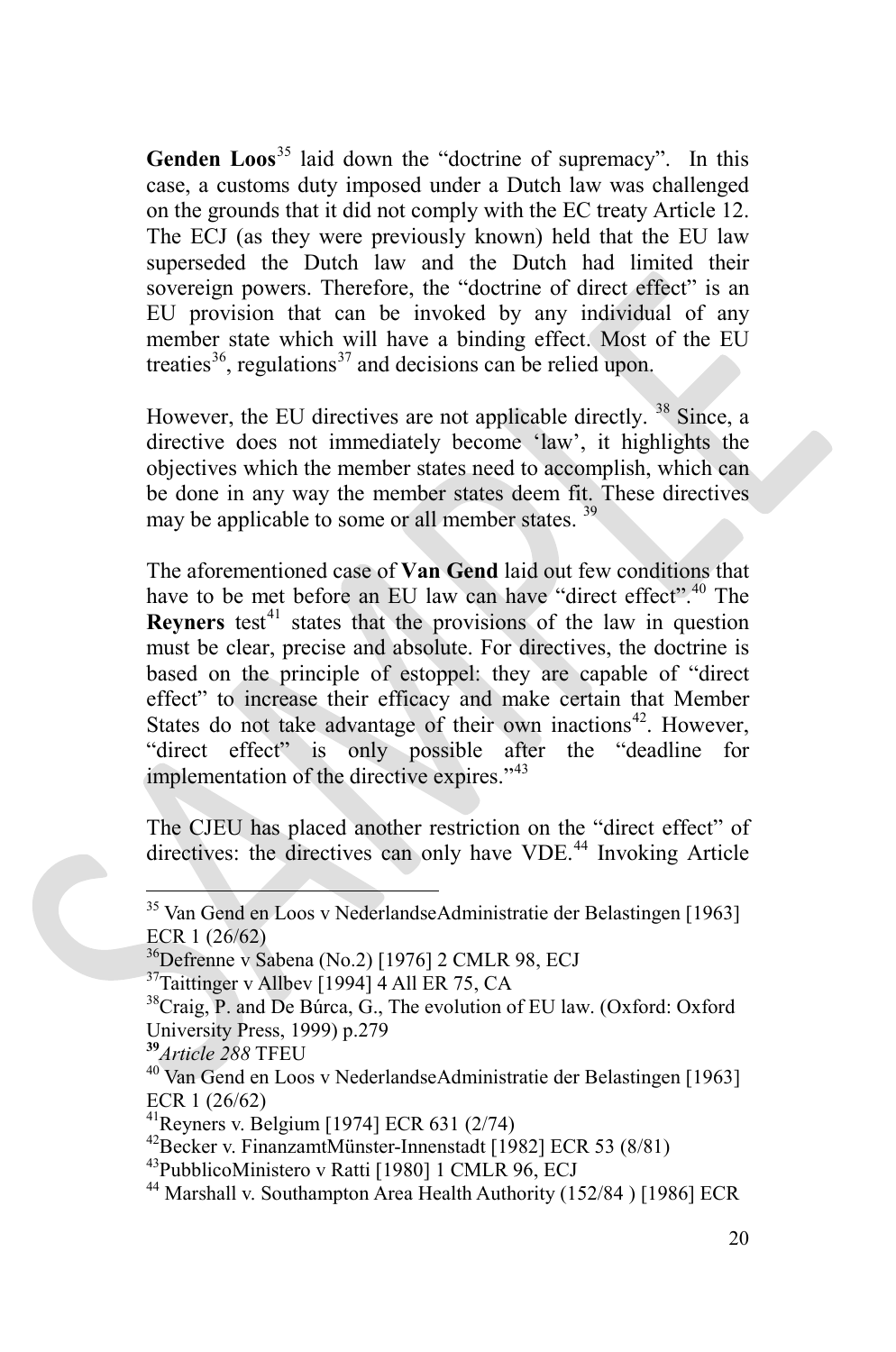288 paragraph 3 of the Treaty on the Functioning of the European Union ("TFEU"), the CJEU stated that the directives were incapable of HDE. Unlike a regulation which becomes a part of the national law instantaneously, a directive requires a nationally implemented legislation to become operational. The reasoning behind distinguishing between HDE and VDE is that Article 288 does not make directives binding on private individuals. In another case of **Dori**[45,](#page-20-0) it was held that the regulation imposes obligations of individuals which a directive does not do.

This arbitrary difference has led to many problems, for instance the cases of Duke<sup>[46](#page-20-1)</sup> and Marshall.<sup>[47](#page-20-2)</sup> Both the cases dealt with a dispute over retirement age but the outcomes were different as one was considered to be a function of the state and VDE was made applicable, where the other was not. Clearly there are two rules, one for the emulation of the state and the other for non- state bodies, with community rules being ignored. Moreover, political agendas have limited the scope of directives which makes bad law. Therefore, the CJEU has diluted the "direct effect doctrine" through the use of "arbitrary distinctions" and "faulty reasoning."<sup>[48](#page-20-3)</sup>

The CJEU has supported this claim that as stated in **Marshall**<sup>[49](#page-20-4)</sup> and **Dori**[50,](#page-20-5) a directive cannot be relied upon by private individuals in national courts. In these cases, the CJEU utilized a treaty provision which would be directly effective<sup>[51](#page-20-6)</sup>, or ignored the possibility of HDE by claiming that the action was not covered by the directive <sup>[52](#page-20-7)[53](#page-20-8)</sup>, hence clearly discounting the "direct effect doctrine". The Court has extended the doctrine of VDE for

723<br><sup>45</sup> Faccini Dori v Recreb [1995] All ER (EC)

<span id="page-20-2"></span><span id="page-20-1"></span><span id="page-20-0"></span><sup>46</sup> Duke v GDC Reliance Ltd. [1988] ICR 447<br><sup>47</sup> Marshall v. Southampton Area Health Authority (152/84 ) [1986] ECR 723

<span id="page-20-3"></span>48Ibid

<span id="page-20-4"></span><sup>49</sup> Marshall v. Southampton Area Health Authority (152/84) [1986] ECR 723<br><sup>50</sup> Faccini Dori v Recreb [1995] All ER (EC)

<span id="page-20-6"></span><span id="page-20-5"></span><sup>51</sup> J Steiner, L Woods and C Twigg-Flesner, EU Law, 9<sup>th</sup> ed. (Oxford,

<span id="page-20-7"></span>

Oxford University Press, 2006) p. 97.<br><sup>52</sup>Worringham v Lloyds Bank Ltd. (69/80) [1981] ECJ

<span id="page-20-8"></span>53 Burton v British Railways Board (19/81) [1982] ECJ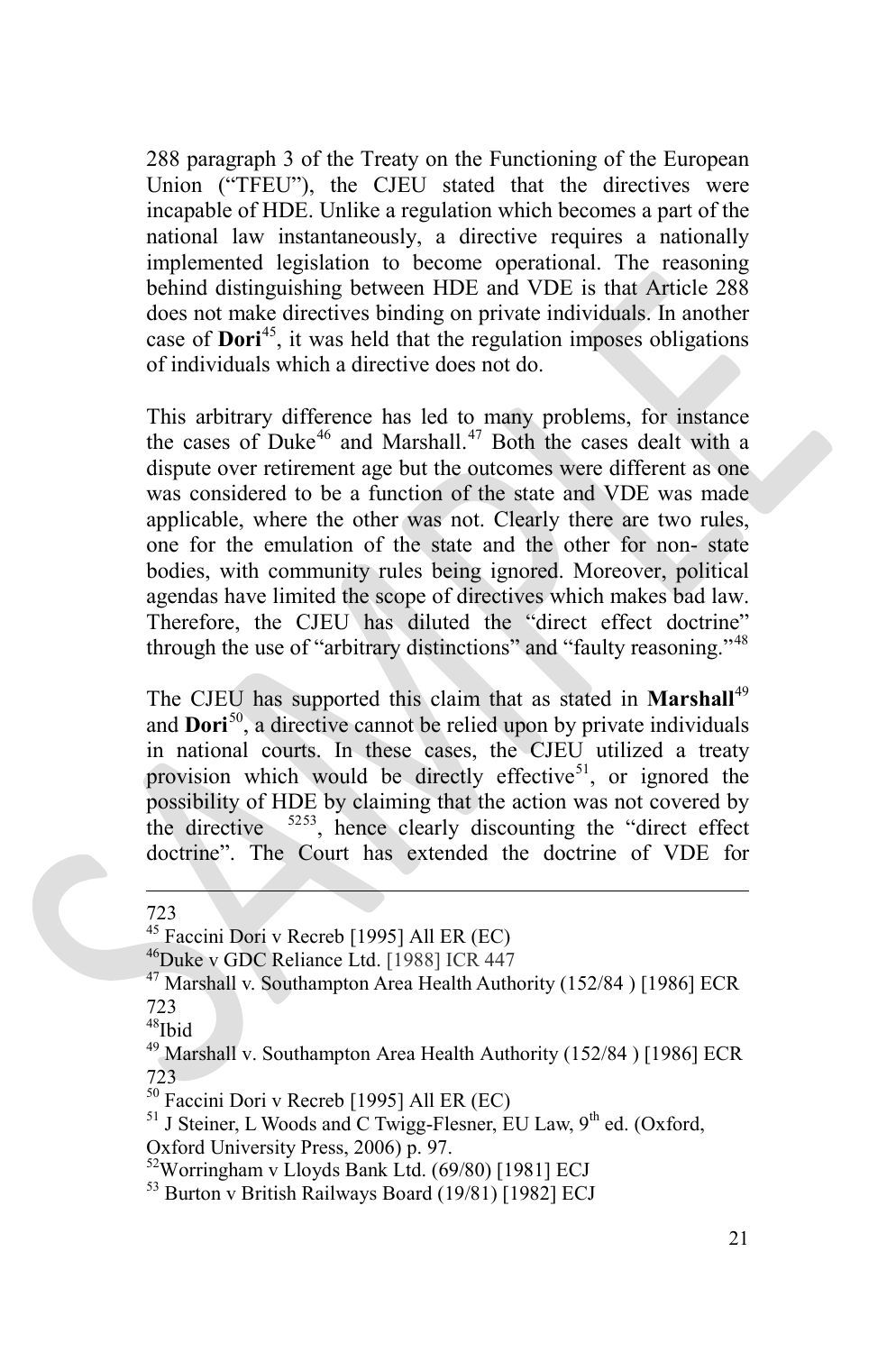directives in cases like Unilever<sup>[54](#page-21-0)</sup> and CIA Security<sup>55</sup>, using terms such as "exclusionary effect". These aforesaid cases point out that these directives can be enforced between individuals horizontally.

The CJEU tried to expand the "direct effect doctrine" to overcome the absence of HDE, this extended their inconsistent principles further. Therefore, in the case of Foster<sup>[56](#page-21-2)</sup> the Court examined the same issue as in the Marshall case<sup>57</sup>. In Foster the definition of "state organ" was stretched out to include a "nationalised utilities company", which was another "arbitrary distinction".

The ECJ held in the case of **Van Colsson**<sup>[58](#page-21-4)</sup> that in order to meet the treaty requirements, the aim of the directives must be kept in mind by the domestic courts while interpreting domestic law. This obligation is called the "indirect effect".

In the case of **Marleasing**<sup>[59](#page-21-5)</sup> which dealt with private individuals, the Court claimed that the domestic courts must keep the wording and aim of the directives in mind while interpreting the directives, thus confirming that directives have an impact even on cases involving private individuals.<sup>[60](#page-21-6)</sup> In its quest to bar HDE and expand VDE for directives, the CJEU has made the difference almost invisible.<sup>[61](#page-21-7)</sup> Hence, this has led to more confusion.

The ECJ in the case of **CIA Security**[62](#page-21-8) which involved private individuals gave direct effect to a directive which had not been implemented, pointing to the possibility of "horizontal direct

<span id="page-21-1"></span><span id="page-21-0"></span><sup>&</sup>lt;sup>54</sup> Unilever Italia SpA, v Central Food Spa (443/98) [2000] ECR<br><sup>55</sup>CIA Security International SA v. Signalson SA and SecuritelSprl (194/94) [1996] ECR<br><sup>56</sup> Foster and Others v British Gas Plc. (188/89 )[1990] ECR I-3313

<span id="page-21-3"></span><span id="page-21-2"></span> $57$  Marshall v. Southampton Area Health Authority (152/84 ) [1986] ECR 723

<span id="page-21-4"></span><sup>58</sup>Van Colson and Kamann v Land Nordrhein-Westfalen (14/83) [1984] ECR 1891.

<span id="page-21-5"></span><sup>59</sup>Marleasing SA v Law ComercialInternacionale de Alimentacion SA (106/89) [1990] ECR I-4135<br><sup>60</sup> Craig and de Burca, ibid., p 289.<br><sup>61</sup> Craig and de Burca, ibid., p. 300.<br><sup>62</sup>CIA Security International SA v. Signalson SA and SecuritelSprl

<span id="page-21-6"></span>

<span id="page-21-7"></span>

<span id="page-21-8"></span><sup>(194/94) [1996]</sup> ECR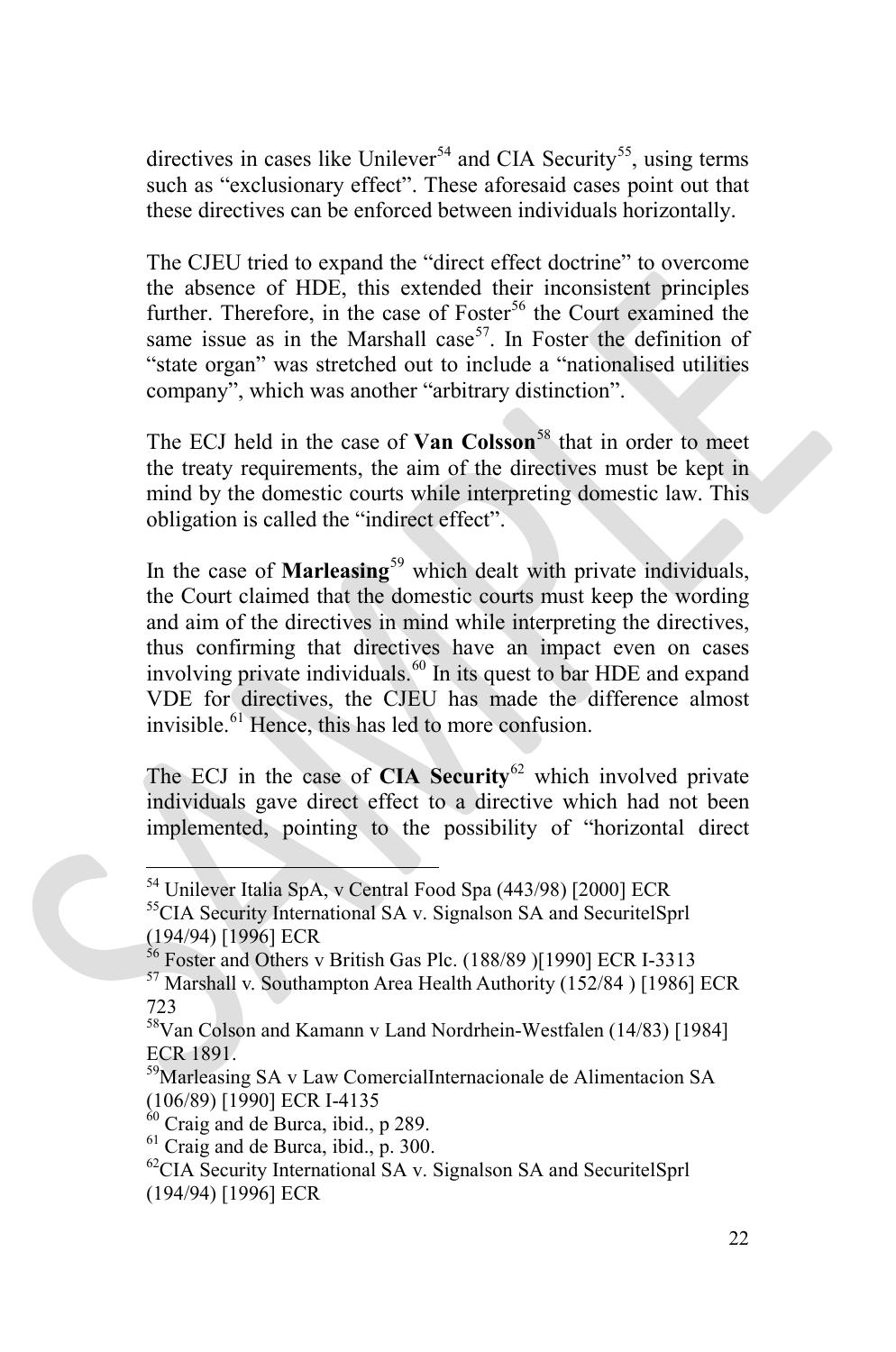effect" in case of directives as well.  $63$  When this discrepancy was pointed out by Advocate- General Jacobs<sup>[64](#page-22-1)</sup>, the ECJ held that the emphasis was on the objectives of the directive which does not create any rights or obligations on an individual but involves the failure of a state to apply it. This decision is clearly arbitrary.

The CJEU in another case of **Mangold**, extended the HDE doctrine to a directive involving equal protection and making the domestic courts responsible for ensuring the effects of such rights, even though the deadline for implementing the directive had not passed yet. <sup>[65](#page-22-2)</sup> After the Lisbon Treaty (2009) which gave more rights to the CJEU, the Court further emphasised the decision in Mangold<sup>[66](#page-22-3)</sup> by reinforcing the principle in **Kücükdeveci.**<sup>[67](#page-22-4)</sup> It was claimed that the directive clearly "gave expression" to the principles of EU law. Therefore, it was within the domestic courts' jurisdiction to provide legal protection under EU law to the private individuals seeking relief. This time marked the use of both HDE and VDE for directives.  $^{68}$  $^{68}$  $^{68}$ . But this raises a lot of questions  $^{69}$  due to its inconsistency with  $Dori^{70}$  $Dori^{70}$  $Dori^{70}$ . With such clear discrepancies between similar cases, the inconsistent and arbitrary principles employed by CJEU need an explanation.

The unnecessary use of restrictions on direct effect of directives and arbitrary distinction between HDE and  $VDE<sup>71</sup>$  has seriously diluted the doctrine. Although the doctrine has been extended horizontally by cases such as **Mangold**<sup>[72](#page-22-9)</sup>, the CJEU has

<span id="page-22-1"></span><span id="page-22-0"></span> $<sup>63</sup>$  Barnard, ibid., p. 132.  $<sup>64</sup>$ CIA Security International SA v. Signalson SA and SecuritelSprl</sup></sup> (194/94) [1996] ECR<br><sup>65</sup> Werner Mangold v Rudiger Helm, (144/04) [2005] para. 75-77. ECJ

<span id="page-22-5"></span><span id="page-22-4"></span><span id="page-22-3"></span><span id="page-22-2"></span><sup>&</sup>lt;sup>66</sup> Werner Mangold v Rudiger Helm,  $(144/04)$  [2005] para. 75-77. ECJ<br><sup>67</sup>SedaKücükdeveci v Swedex GmbH and Co, KG (555/07) [2010] ECJ<br><sup>68</sup>M de Mol, "Case Note 'Kücükdeveci: Mangold Revisited – Horizontal Direct Effect of a General Principle of EU Law' ", ECLR 6 (2010) pp 293-308;<br><sup>69</sup> Ann Wiesbrock, "Case Note Case C-555/07, Kücükdeveci v. Swedex,

<span id="page-22-6"></span>Judgment of the Court (Grand Chamber) of 19 January 2010", German Law Journal 5, Vol 11, pp. 539-550.<br><sup>70</sup> Faccini Dori v Recreb [1995] All ER (EC)<br><sup>71</sup> Faccini Dori v Recreb [1995] All ER (EC)<br><sup>72</sup> Werner Mangold v Rudiger Helm, (144/04 )[2005] para. 75-77. ECJ

<span id="page-22-8"></span><span id="page-22-7"></span>

<span id="page-22-9"></span>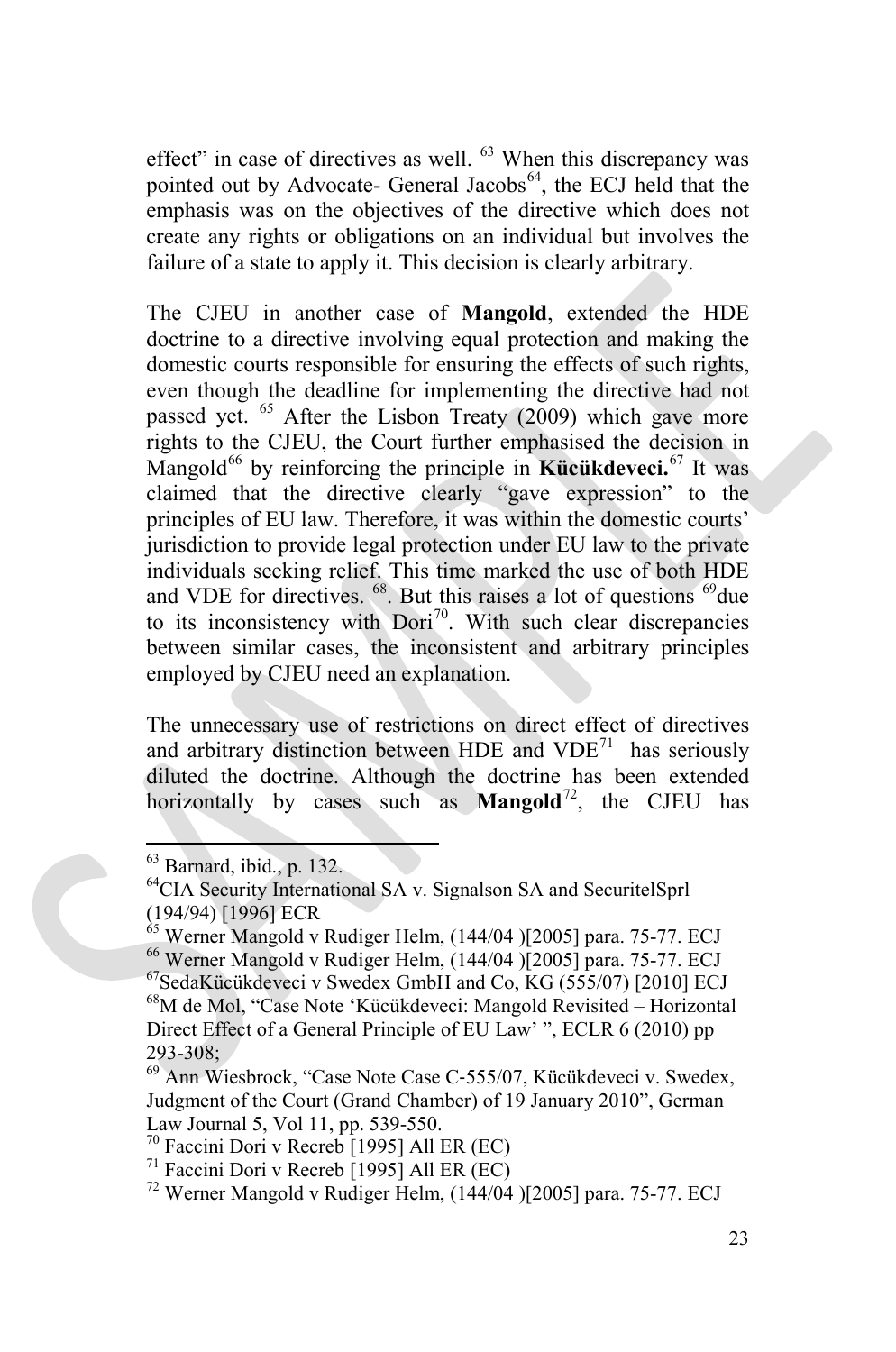continually discounted the doctrine which has led to a lot of disparity between similar cases. Even though the extension of VDE and HDE are steps in the right direction, it shows that the CJEU has always engaged avoidable limits and then tried to spread out the workings of the doctrine.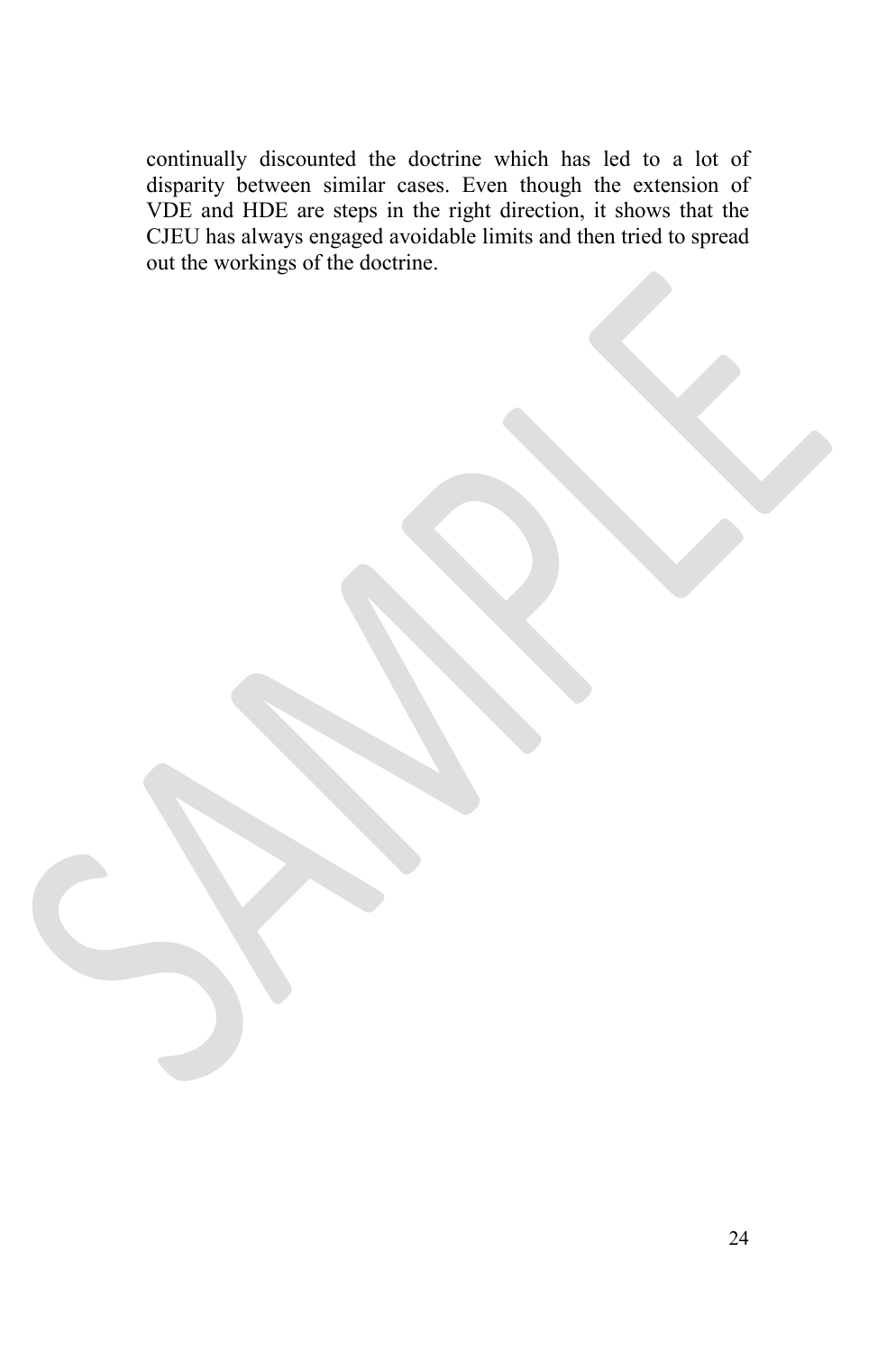#### **Problem Question 1**

Assume the EU law has passed the following two laws, a directive and a regulation, in the area of employment law.

Directive 2009/1 passed in July 2008.<sup>[17]</sup> Article 2 of this Directive states: 'An employee shall be entitled to five days holiday leave on attainment of long service employment. Long service is employment with the same employer for 20 years'.

Regulation 3/2012 Article 4 states 'An employer may deduct proportionate expenses, not exceeding half of one month's salary, from an employee's salary, where the latter has caused loss to the employer intentionally or through carelessness or recklessness'.

The directive states that Member States have three years to transpose it onto national law. The regulation itself does not state when it is in force. There is no UK providing rights matching those in the directive or the regulation.

Ahmed and Bola both work as Administrators. Both started working with their respective employers in 1982 and have stayed employed with their employers all this time. Both have had their requests for long service leave refused by their respective line managers. Ahmed works for Redchester County Court. Bola works for Macphere LLP a firm of solicitors.

Bola's employer has informed her that it will deduct from her wages a sum of money to pay towards damage caused by her to a work photocopier. She has admitted that she damaged it when she kicked it in frustration when paper became stuck.

In relation to this scenario explain for each party, Ahmed then Bola, whether any of these EU rights or obligations could be enforced in the UK:

Under the Van Gend en Loos principle

And, if you conclude that the above principle does not apply in a particular case, explain and advise  $if_{\text{step}}^L(i)$  any other relevant EU law could lead to a remedy in the UK courts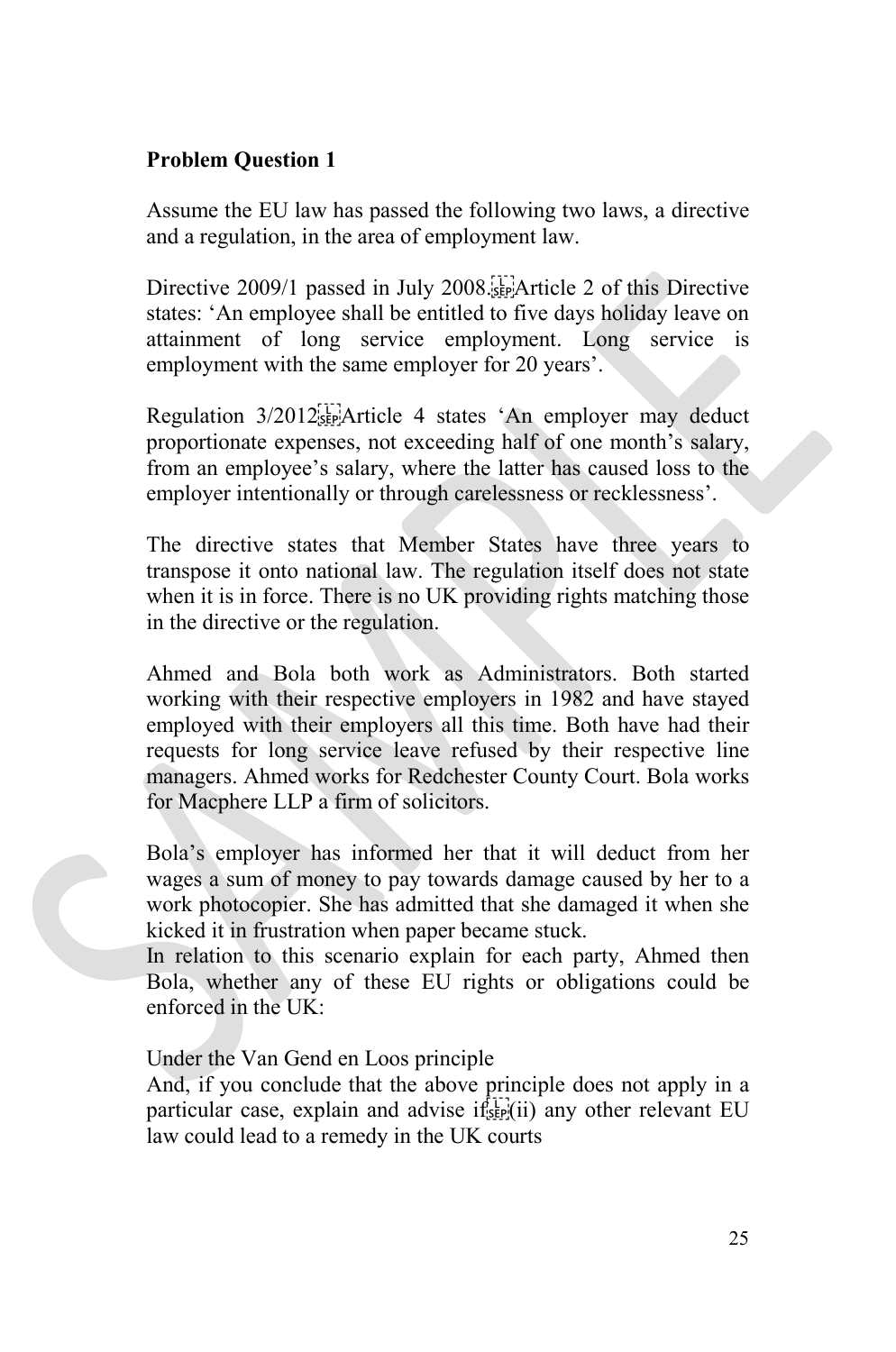#### **Answer**

#### **Introduction**

This answer will discuss the above scenario in relation to law of Direct Effect in the European Union ("EU").

- 1. Nature of the right
- 2. First this paper will advise Bola;
- 3. Second this paper will advise Ahmed

#### **Nature of the right**

In order to analyse and apply the assumed directive and regulation to the advisable parties it is important to understand the applicability of EU law in the UK. The treaties of EU Law do not explicitly mention EU law applicability in Member States. Article 288 of TFEU states: "A regulation shall have general application. It shall be binding in its entirety and directly applicable in all Member States." However there is a difference in applying directives in comparison to regulations. EU law is enforceable in Member States through the principle of 'direct effect'. The case of *Van Gend Loos* 26/62 set the foundation for EU law enforceability in member states. The European Communities Act 1972 accepts EU law enforceability in the UK. Below is an in-depth analysis of advice to Ahmed and Bola individually in relation to their rights and obligations under the Van Gend Loos principles.

#### **Bola**

Directive 2009/1 passed in July 2008. EPArticle 2 of this Directive states: 'An employee shall be entitled to five days holiday leave on attainment of long service employment. Long service is employment with the same employer for 20 years'. Bola started working in 1982 and had his requests for long service leave refused. Bola works for Macphere LLP a firm of solicitors. As far as the directive is concerned, Bola's case is different as the organisation she works for is a private company. As directives have vertical direct effect, it is important to satisfy the last requirement of the three conditions under *Marshall v Southampton & SW Hampshire AHA*). Macphere LLP is a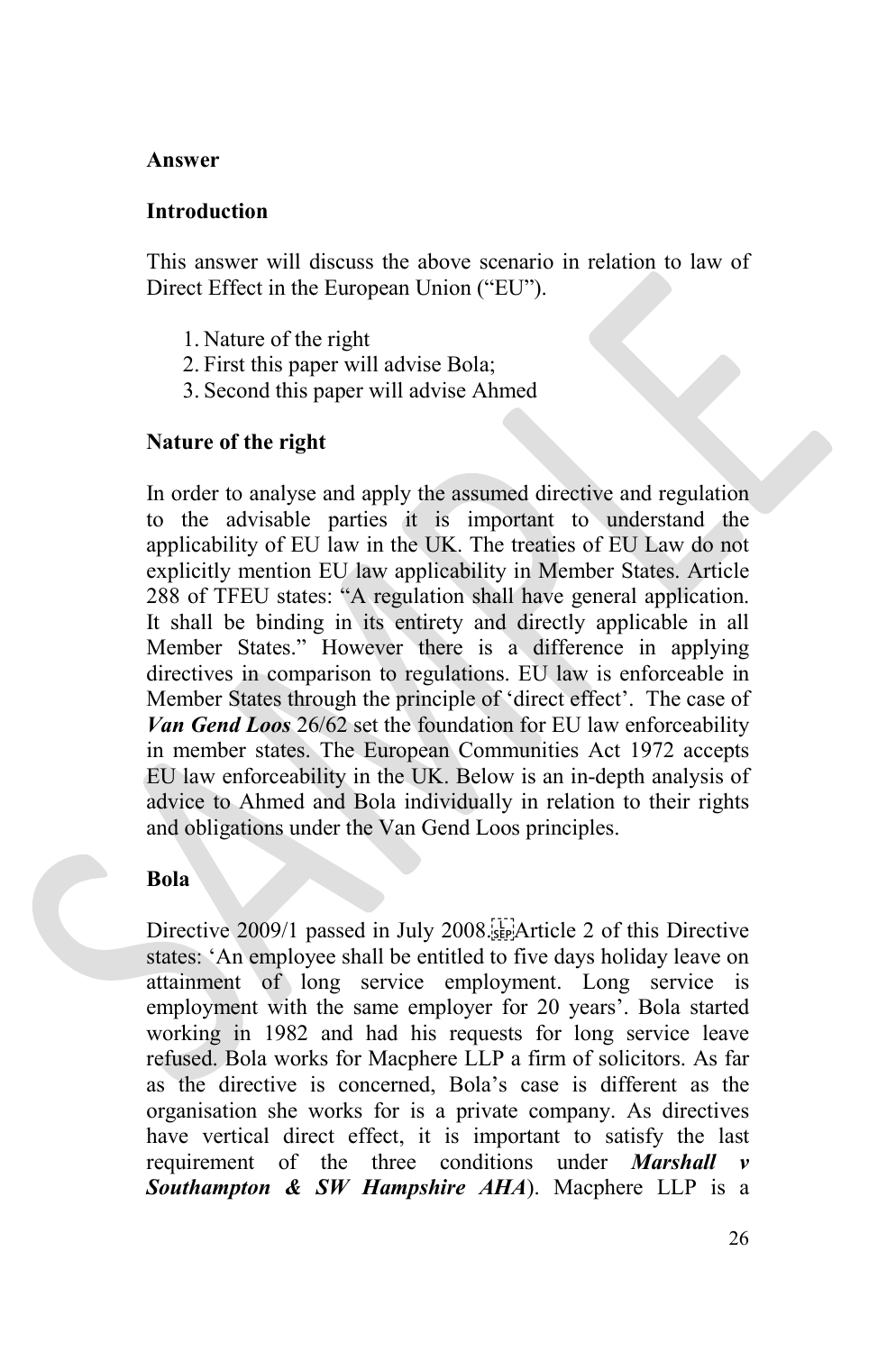private solicitor's organisation. As directives are only articulated for the State, they cannot be enforced against non-state parties. The facts do not state any national law interpreted under this directive, hence solution for indirect effect not possible in this case to help Bola (*Wagner Mirret*). However State liability argument can be used in this case, where Bola can sue the State (UK) for failing to administer the directive into national law (*Factortame and Brasserie du Pecheur*).

Bola has the right to challenge the Regulation 3/2012 despite general application to all member states with direct effect. However if Bola challenges the enforceability of the Regulation under *Van Gend en Loos* principles, it is important to satisfy whether the regulation is unconditional, clear and precise. From the wording of the regulation, the terms 'half of one month's salary, from an employee's salary, where the latter has caused loss to the employer intentionally or through carelessness or recklessness,' does not seem sufficiently precise and clear as described in (*Defrenne v. Societe Anonyme Belge de Navigation Aerienne*) It is not clear what elements may qualify as carelessness or recklessness or how to interpret intention of the employee. However the prima facie facts do not state whether the Regulation came into force and therefore one cannot challenge EU legislation if the law has not come into force. Therefore there is no clearance of whether the Regulation took effect as EU law, and therefore cannot proceed with further action.

#### **Ahmed**

Directive 2009/1 passed in July 2008. Franciscle 2 of this Directive states: 'An employee shall be entitled to five days holiday leave on attainment of long service employment. Long service is employment with the same employer for 20 years'. Bola started working in 1982 and had his requests for long service leave refused. Ahmed works for Redchester County Court. In order to exercise his rights and obligations under EU law, it is important to examine which elements of assumed EU law apply to his scenario. From the facts it is quite clear that the directive 2009/1 on employee leave applies to Ahmed's case. As he has been refused leave by his employer Redchester County court. Directives applicability in member states is determinable under Article 288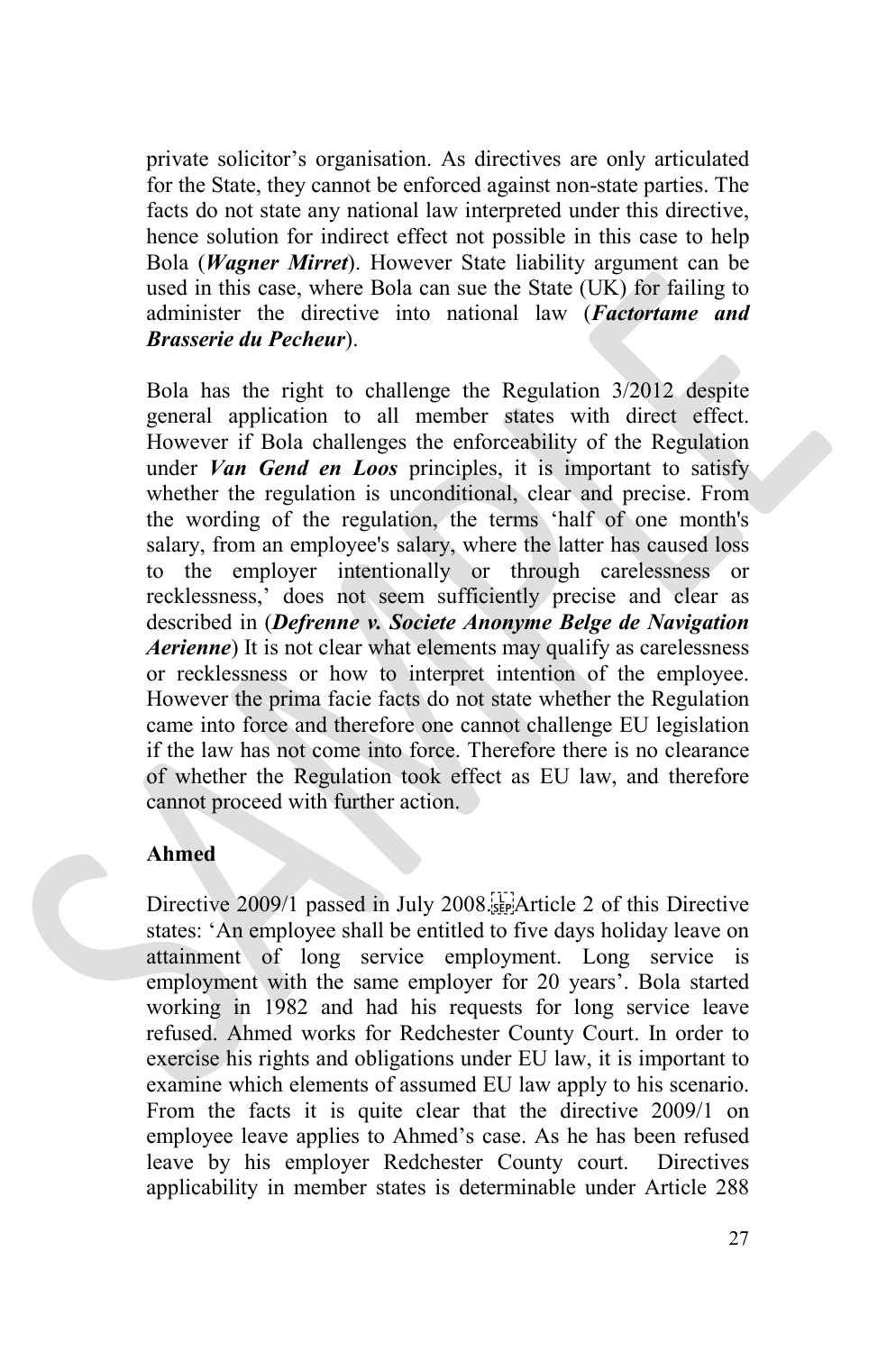which leaves applicability to national member states.

*"A directive shall be binding…upon each Member State to which it is addressed, but shall leave to the national authorities the choice of form and methods."*

As directives are left to national member states to entrench and implement as national law, three conditions must be satisfied for it to be applicable in the UK. According to *Pubblico Ministero v Ratti* the deadline date for the implementation of the directive must have passed. Secondly, the conditions of *Van Gend Loos* case must apply in that the directive should be unconditional, clear and precise. Thirdly, the directive is only relied upon if it is applicable to state or emanation of member state (*Marshall v Southampton & SW Hampshire AHA*). Directives are given vertical direct effect, in which they are directly applicable to member state not to individuals. In Ahmed's case, the three conditions are satisfied whereby the date of the assumed directive is 2009/1 has passed, from the wording of the directive; it appears to be unconditional, precise and clear (*Van Duyn case*). Lastly, because directives have vertical direct effect, Redchester County Court, being a public organisation could be referred to as "emanation of a state" as per *Foster v British Gas* where it was declared that a state body can be classified as an organisation with state control, offering public service and containing special powers. Under this, Redchester County Court appears to fulfil those requirements and therefore Ahmed can claim his rights and responsibilities under the directive taking action against UK.